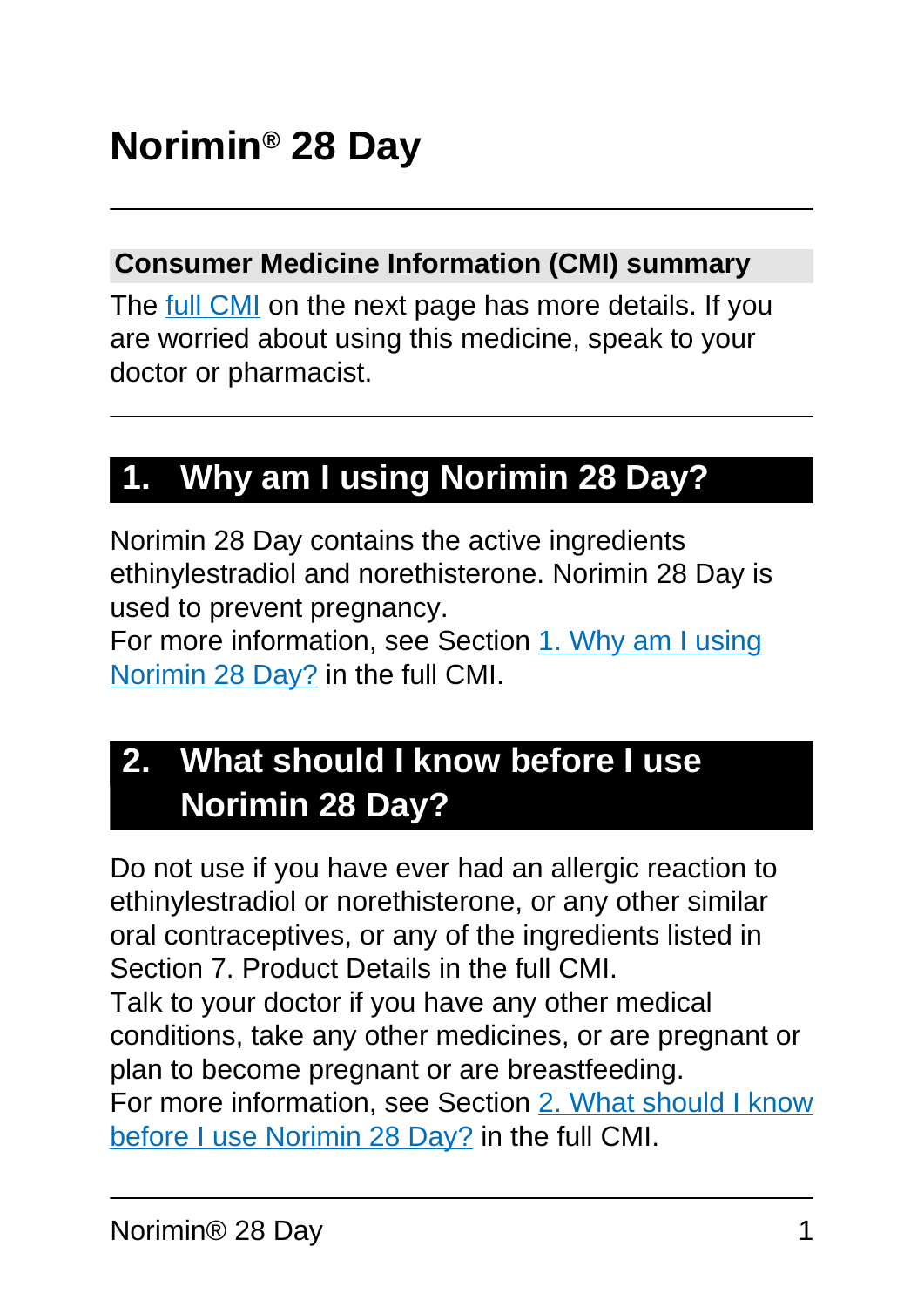## **3. What if I am taking other medicines?**

Some medicines may interact with Norimin 28 Day and affect how it works.

A list of these medicines is in Section [3. What if I am](#page-11-0) [taking other medicines?](#page-11-0) in the full CMI.

### **4. How do I use Norimin 28 Day?**

- Take one tablet at the same time every day, regardless of how often you have sex.
- See the full CMI for instructions on how to start taking Norimin 28 Day for the first time or how to change to Norimin 28 Day from a different contraceptive.

More instructions can be found in Section [4. How do I](#page-13-0) [use Norimin 28 Day?](#page-13-0) in the full CMI.

## **5. What should I know while using Norimin 28 Day?**

| Things you should do | • Remind any doctor,<br>dentist, or pharmacist<br>you visit that you are<br>using Norimin 28 Day.<br>• Tell your doctor<br>immediately if you<br>become pregnant while<br>taking Norimin 28 Day. |
|----------------------|--------------------------------------------------------------------------------------------------------------------------------------------------------------------------------------------------|
|                      | • See your doctor if you<br>have not taken your                                                                                                                                                  |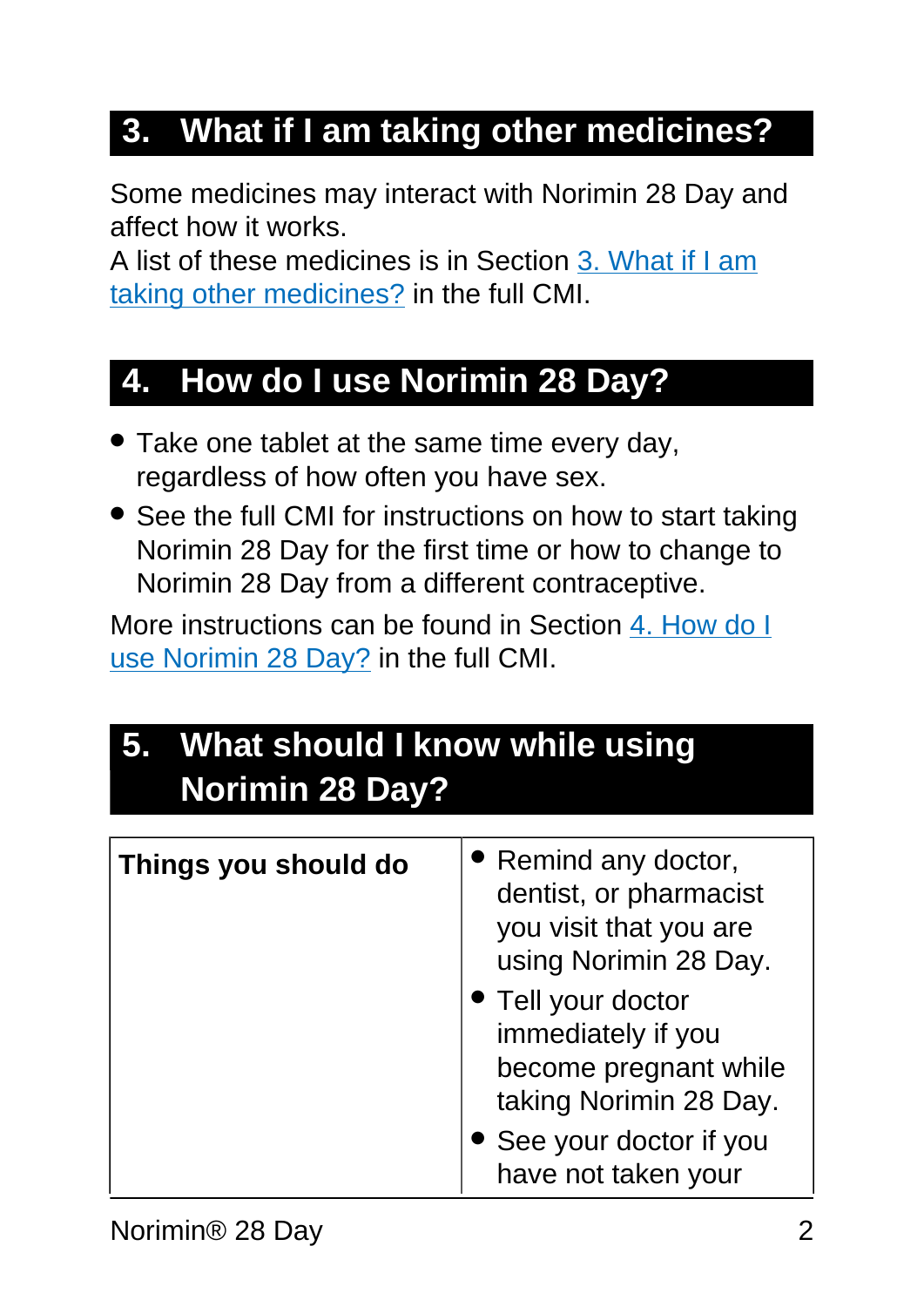|                                     | tablets correctly and<br>have missed a period.<br>• Have regular check<br>ups from your doctor,<br>including a Pap smear.<br>• Perform regular breast<br>self-examination                                                                                           |
|-------------------------------------|---------------------------------------------------------------------------------------------------------------------------------------------------------------------------------------------------------------------------------------------------------------------|
| Things you should not<br>do         | Do not stop using this<br>medicine or change<br>the dosage, without<br>checking with your<br>doctor.<br>If you stop taking<br>Norimin 28 Day or do not<br>take a tablet every day<br>without using another<br>form of contraception,<br>you may become<br>pregnant. |
| <b>Driving or using</b><br>machines | Make sure you know<br>how Norimin 28 Day<br>affects you before you<br>drive or use machines.<br>Norimin 28 Day may<br>cause dizziness in some<br>people.                                                                                                            |
| Looking after your<br>medicine      | Keep Norimin 28 Day in<br>a cool, dry place where<br>the temperature stays<br>below 25°C.                                                                                                                                                                           |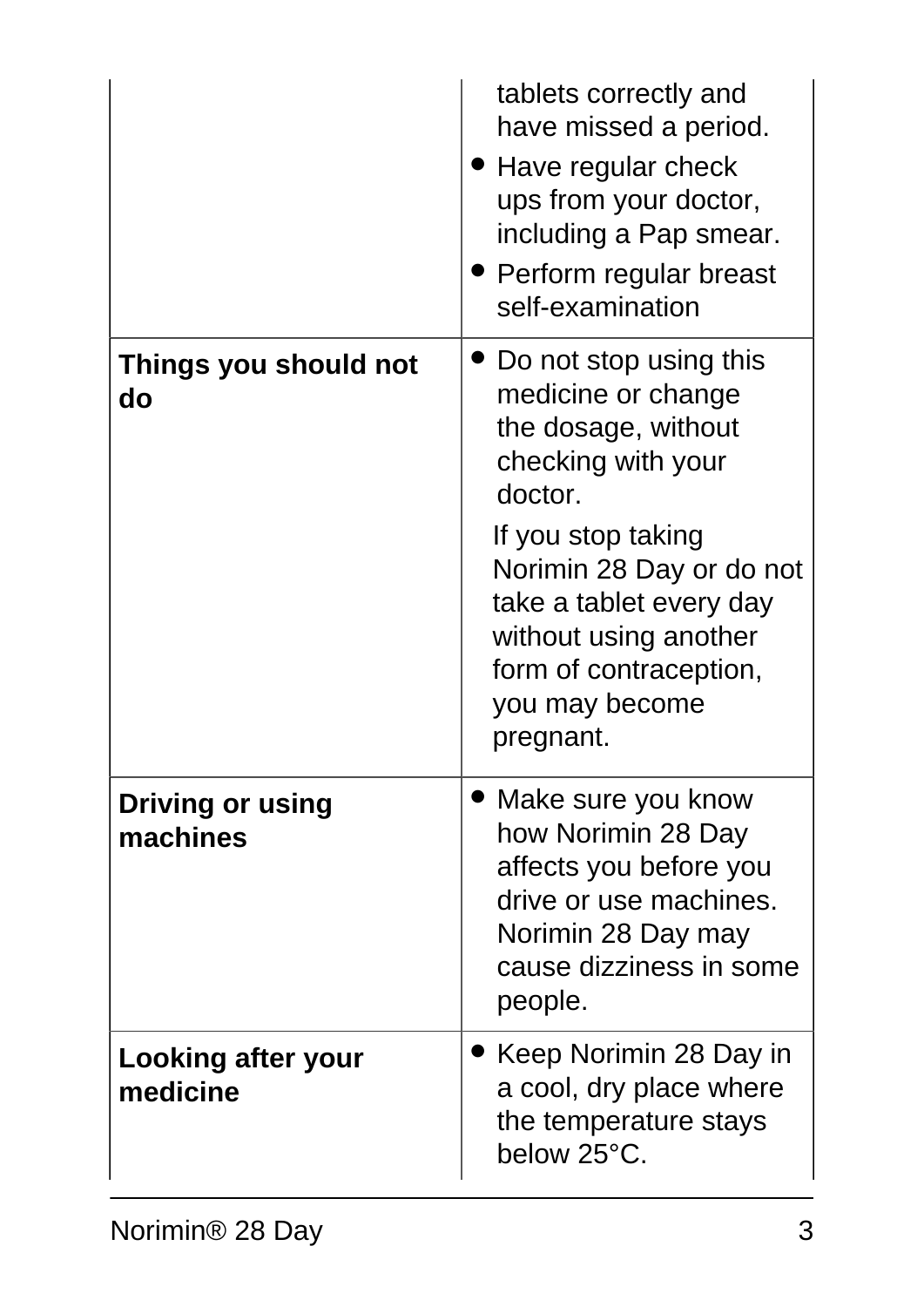| • Keep your tablets in<br>the blister pack until it<br>is time to take them. If<br>you take the tablets out<br>of the blister pack, they<br>may not keep well. |
|----------------------------------------------------------------------------------------------------------------------------------------------------------------|
|                                                                                                                                                                |

For more information, see Section [5. What should I know](#page-19-0) [while using Norimin 28 Day?](#page-19-0) in the full CMI.

## **6. Are there any side effects?**

Common side effects include changes to your bleeding patterns, painful periods, breast tenderness, changes in sex drive, abdominal pain, cramps or bloating, changes to your mood, headaches, weight changes, swelling of the hands, ankles or feet, acne, loss of scalp hair, increase in body hair. More serious side effects include blood clots, worsening or new onset of migraines/headaches, jaundice (yellowing of skin or eyes), significant rise in blood pressure, worsening of existing conditions, e.g. epileptic seizures, asthma attack.

For full list of side effects and further information, including what to do if you have any side effects, see Section [6. Are there any side effects?](#page-25-0) in the full CMI.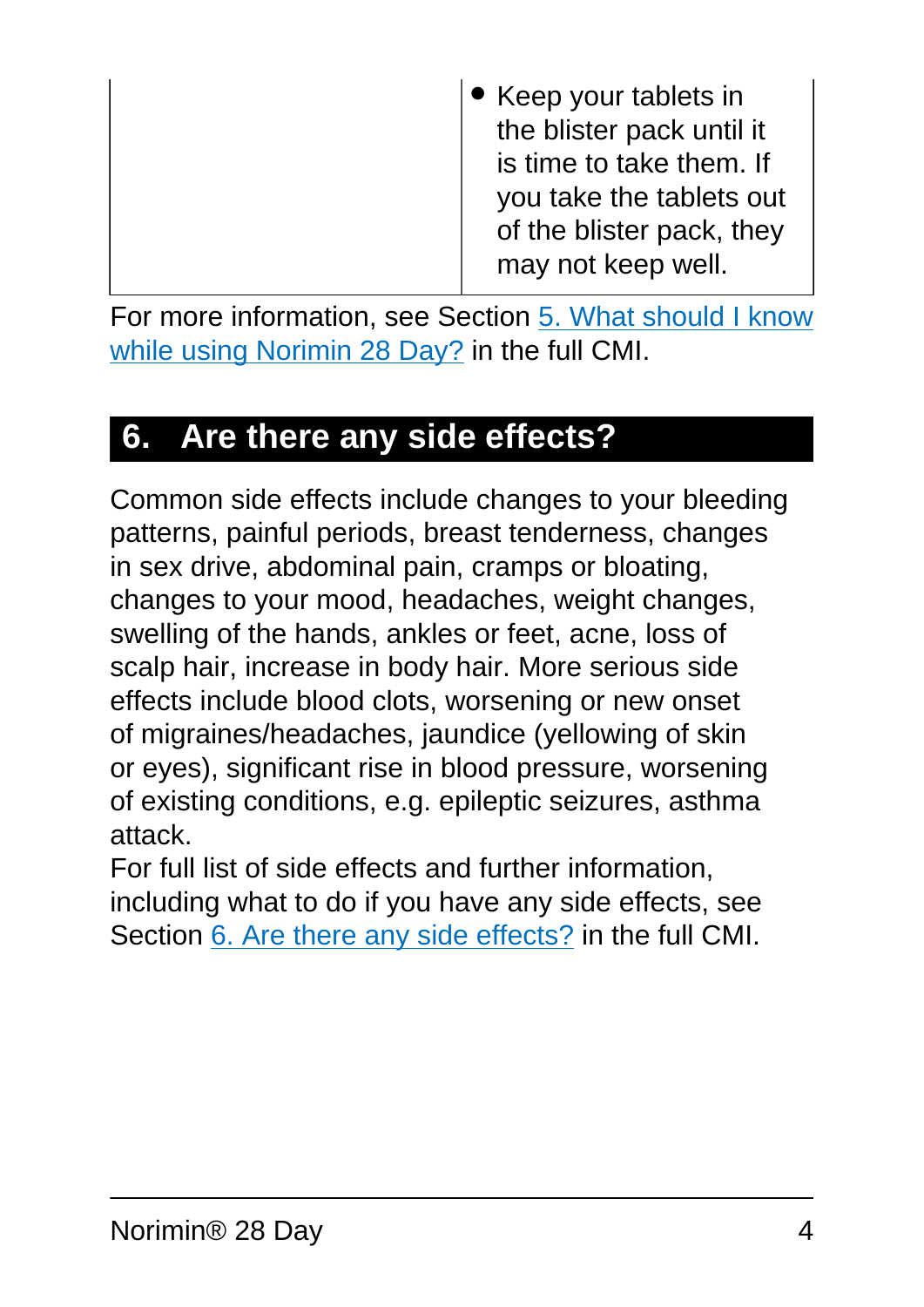# <span id="page-4-0"></span>**Norimin® 28 Day**

#### **Active ingredient(s):** ethinylestradiol and norethisterone

#### **Consumer Medicine Information (CMI)**

This leaflet provides important information about using Norimin 28 Day. **You should also speak to your doctor or pharmacist if you would like further information or if you have any concerns or questions about using Norimin 28 Day.**

#### **Where to find information in this leaflet:**

- [1. Why am I using Norimin 28 Day?](#page-4-1)
- [2. What should I know before I use Norimin 28 Day?](#page-5-0)
- [3. What if I am taking other medicines?](#page-11-0)
- [4. How do I use Norimin 28 Day?](#page-13-0)
- [5. What should I know while using Norimin 28 Day?](#page-19-0)
- [6. Are there any side effects?](#page-25-0)
- [7. Product details](#page-32-0)

## <span id="page-4-1"></span>**1. Why am I using Norimin 28 Day?**

**Norimin 28 Day contains the active ingredients ethinylestradiol (an oestrogen hormone) and norethisterone (a progestogen hormone).** Norimin 28 Day is a combined oral contraceptive, commonly known as a "birth control pill" or "the Pill".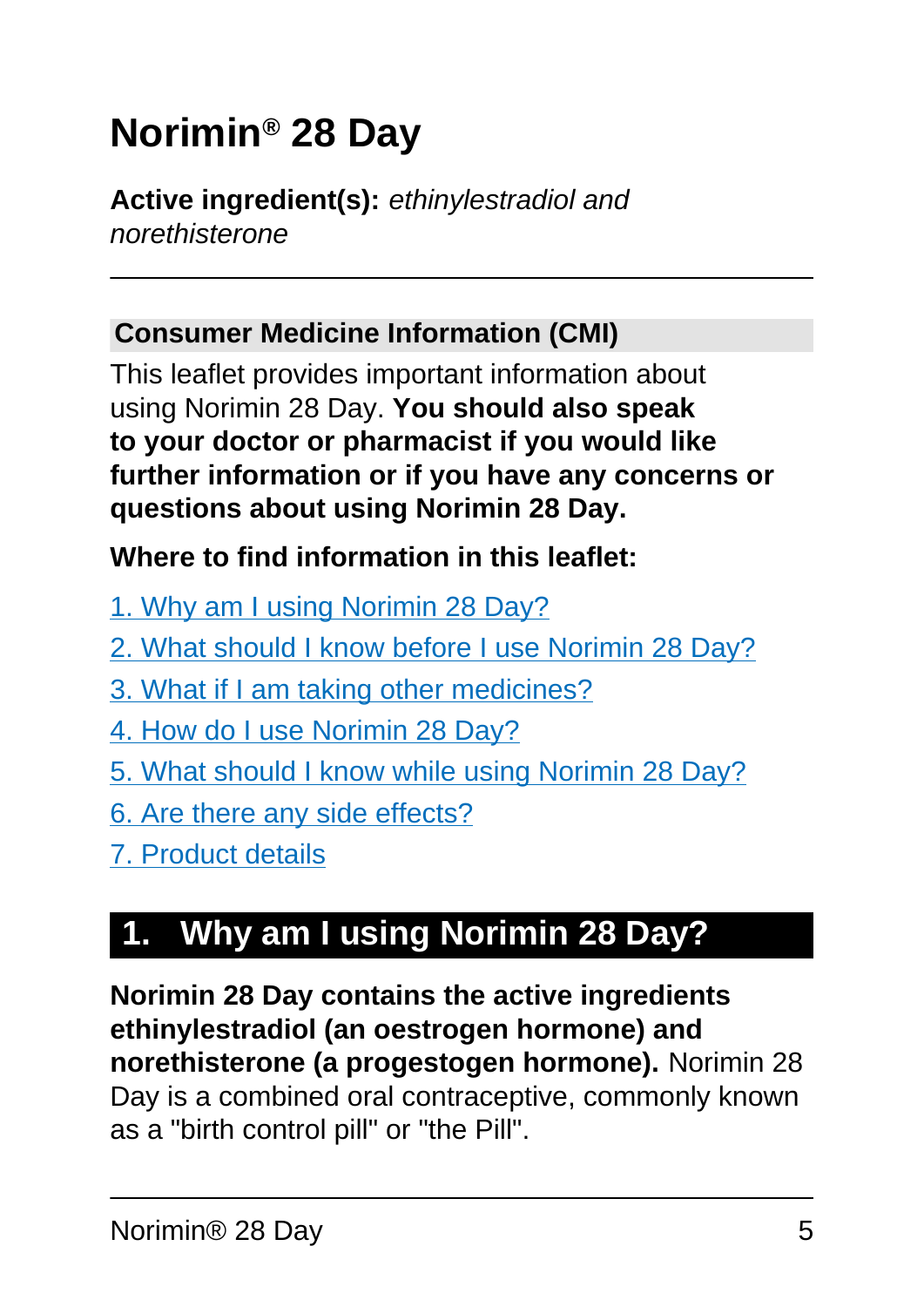Norimin 28 Day is used to prevent you from becoming pregnant in several ways, if taken correctly:

- By preventing ovulation (the release of an egg from the ovary) during each menstrual cycle.
- It changes the cervical mucus consistency making it difficult for the sperm to reach the egg.
- It changes the lining of the uterus making it less suitable for implantation.

Your doctor may have prescribed Norimin 28 Day for another reason.

Ask your doctor if you have any questions about why Norimin 28 Day has been prescribed for you.

## <span id="page-5-0"></span>**2. What should I know before I use Norimin 28 Day?**

### **Warnings**

### **Do not use Norimin 28 Day if:**

1.You are allergic to ethinylestradiol or norethisterone, or any other similar medicines (such as other oral contraceptives) or any of the ingredients listed at the end of this leaflet.

Some of the symptoms of an allergic reaction may include:

- Shortness of breath
- Wheezing or difficulty breathing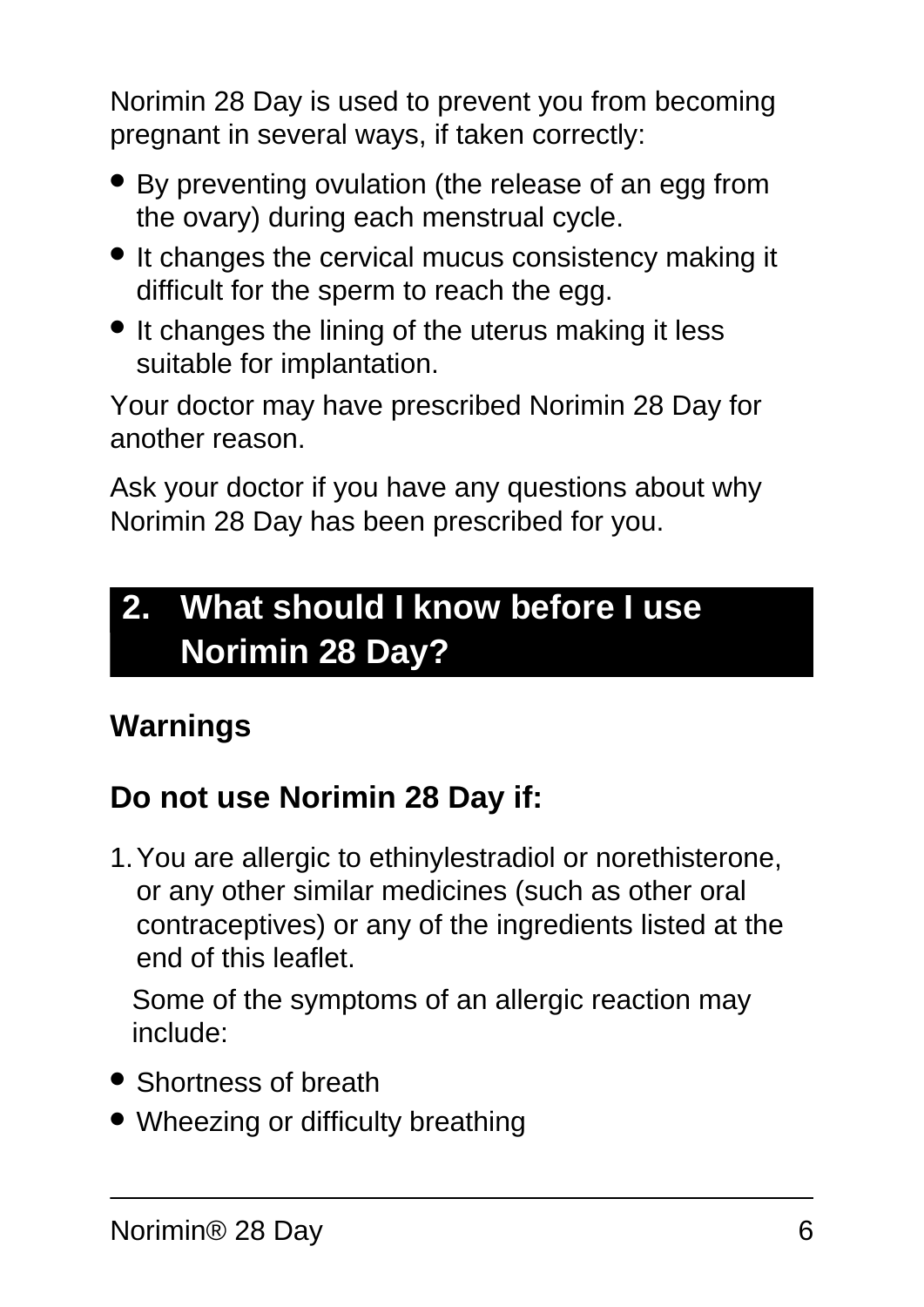- Swelling of the face, lips, tongue or other parts of the body
- Rash, itching or hives on the skin.
- Always check the ingredients to make sure you can use this medicine.
- 2.You have, or have had a blood clot in the:
- legs (deep vein thrombosis (DVT)), or lungs (pulmonary embolism (PE)) and you are currently taking an anticoagulant medicine
- heart (heart attack)
- brain (stroke)
- other parts of the body
- 3.You are at increased risk of a blood clot in the legs (DVT) or lungs (PE) due to any of the following:
- A family history of blood clots (DVT or PE) or you have been advised that you have an increased risk of blood clots.
- Prolonged immobilisation, major surgery, any surgery to the legs or pelvis, neurosurgery, or major trauma.
- Biochemical factors, such as Activated Protein C resistance (including Factor V Leiden), antithrombin-III deficiency, protein C deficiency, protein S deficiency.
- Cancer, systemic lupus erythematosus (SLE), haemolytic uraemic syndrome (HUS) (a disorder of blood coagulation causing failure of the kidneys), chronic inflammatory bowel disease (e.g. Crohn's disease or ulcerative colitis).
- Sickle cell disease
- Obesity, age above 35 years, high cholesterol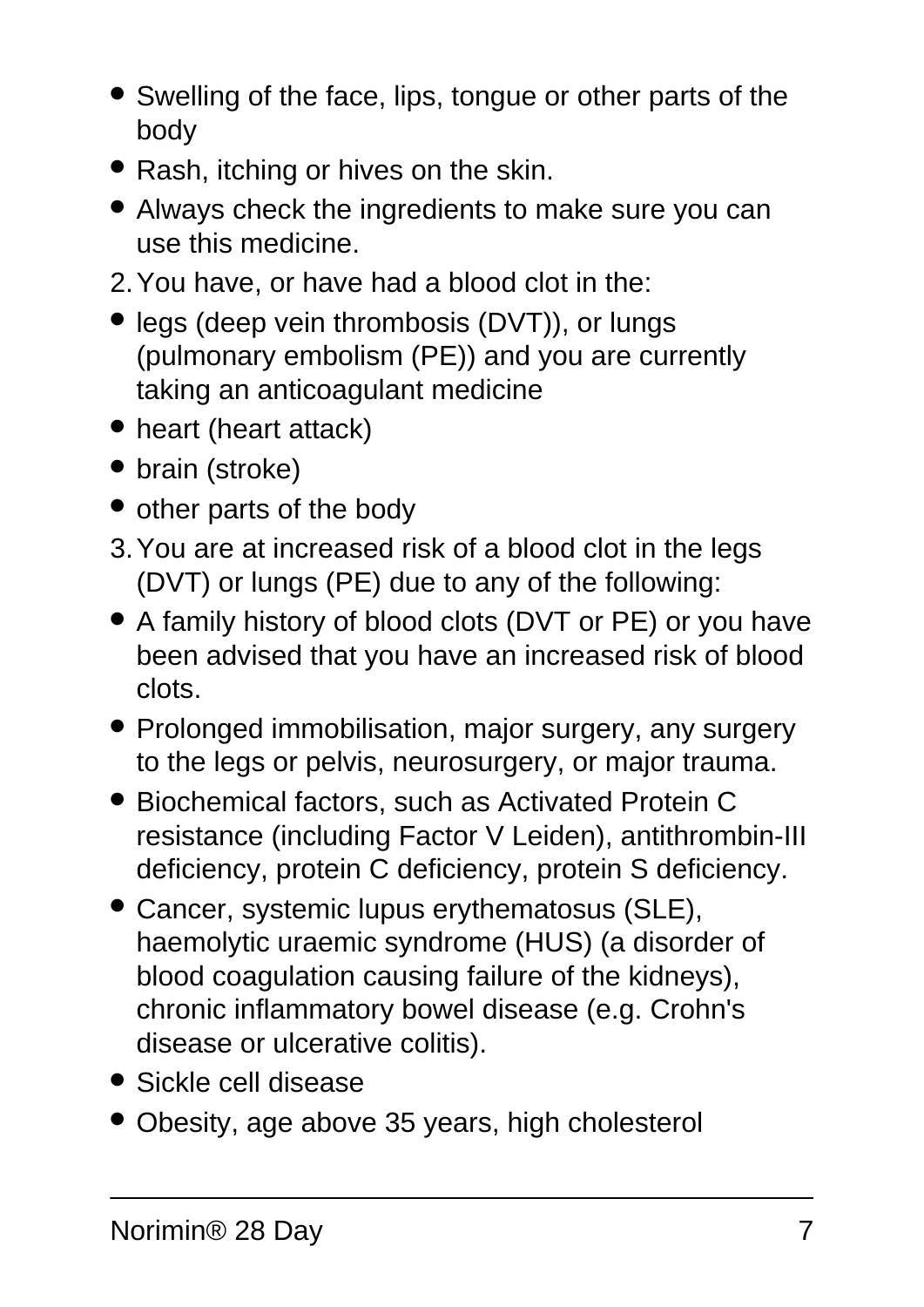- Smoking, particularly if you are a heavy smoker (15 or more cigarettes per day).
- Pregnancy
- Planned long-haul travel (greater than 4 hours).
- 4.You have, or have had, blood clots in the arteries (known as arterial thromboembolism (ATE)). Examples of these include:
- Stroke
- Angina (chest pain)
- Transient ischaemic attack or "mini stroke"
- 5.You are at increased risk of ATE, including:
- A family history of ATE or you have been advised that you have an increased risk of ATE
- Multiple risk factors for ATE or a serious risk factor for ATE that include:
	- o Uncontrolled high blood pressure
	- o Diabetes with blood vessel damage
	- o Severe lipid disease (high levels of fatty substances in the blood)
	- o Sickle cell anaemia
	- o History of migraine, accompanied by blurred vision, difficulty in speaking, muscle weakness, or increased sensitivity to light, sound, or noise
- 6.You have any of the following conditions:
- Disease in any blood vessel(s)
- Inflammation of the pancreas which is associated with very high blood levels of triglycerides (fatty substances).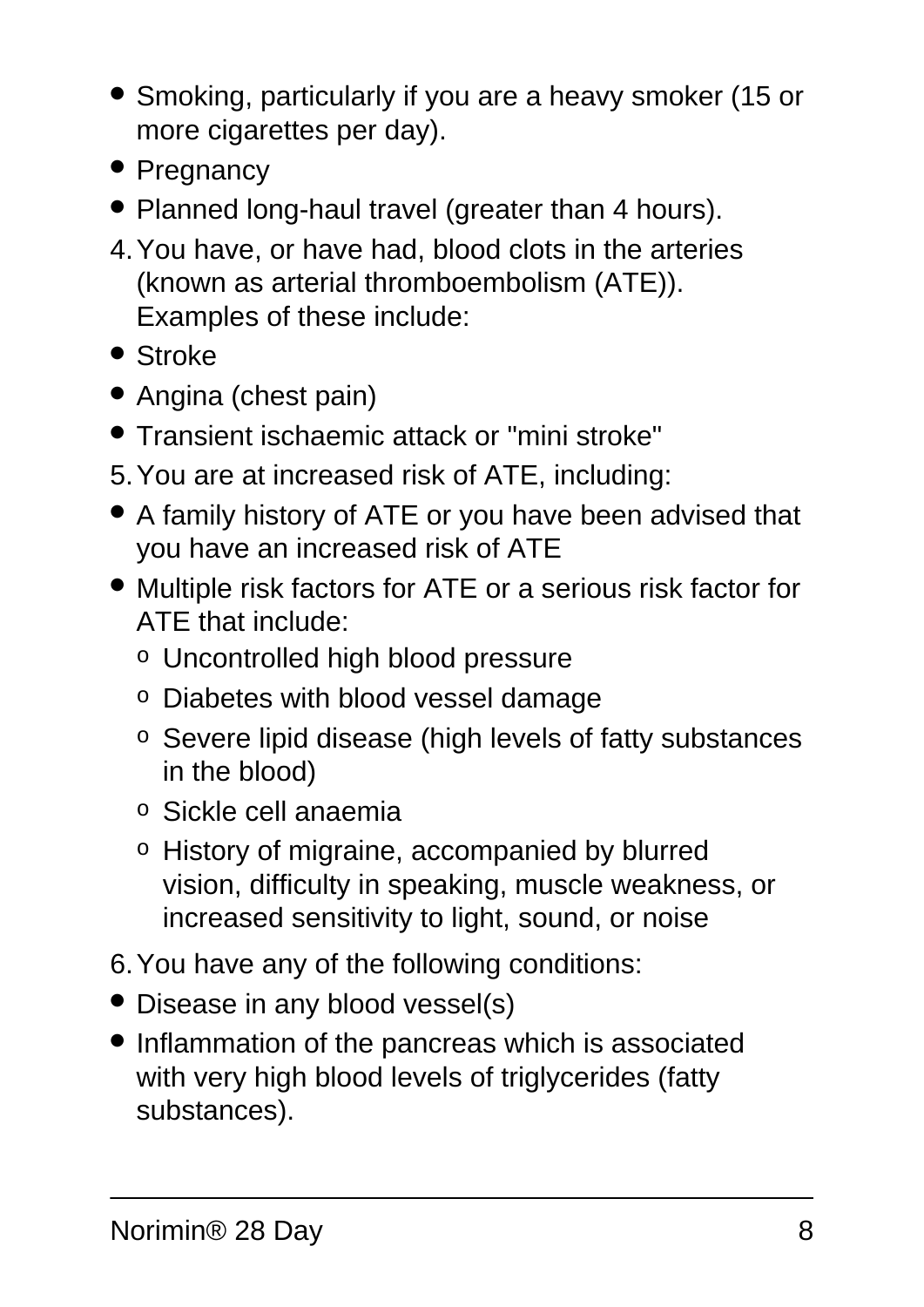- Liver disease (including tumours of any type), a history of jaundice or cholestatic jaundice of pregnancy, or severe generalised itch in the body during pregnancy, Dubin-Johnson Syndrome or Rotor Syndrome.
- Cancer or suspected cancer of the breast or sex organs (e.g. cervix, vagina, ovaries, endometrium, womb) and known or suspected oestrogen-dependent tumours.
- Vaginal bleeding, the cause of which is unknown
- A family history of breast nodules, fibrocystic disease or have had an abnormal mammograph.
- A history of herpes of pregnancy
- Otosclerosis (an ear disorder) which worsened in past pregnancies.
- 7.You are pregnant or you think you are pregnant. Pregnancy must be excluded before you start taking Norimin 28 Day.
- 8.You are taking anti-viral hepatitis C virus (HCV) medicinal products containing ombitasvir/paritaprevir/ ritonavir and dasabuvir with or without ribavirin.

If you are not sure about your anti-HCV medication, tell your doctor.

### **Check with your doctor if you:**

• Take any medicines for any other condition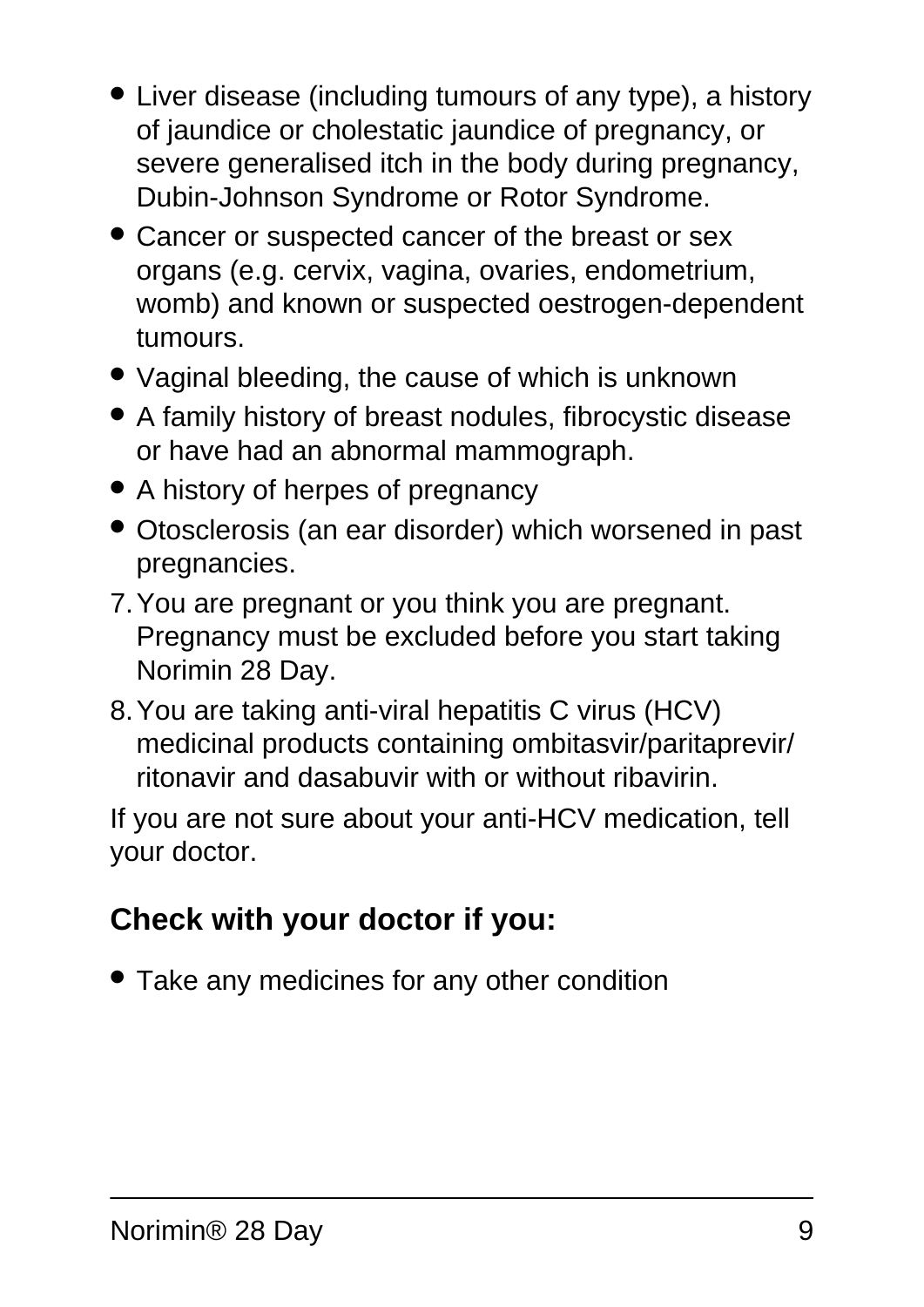- Have any other medical conditions or health problems, such as:
	- o Heart disease including heart valve disorders or certain heart rhythm disorders
	- o High blood pressure
	- o High cholesterol
	- o Hepatitis C
	- o Diabetes
	- o Migraine or other headaches
	- o Hyperhomocysteinemia
	- o Breast lumps, abnormal breast X-ray or mammogram
	- o Gallbladder disease
	- o Liver, kidney or heart disease
	- o Epilepsy
	- o Asthma
	- o Experience a change in vision or intolerance to your contact lenses. Your doctor may refer you to an eye specialist
	- o Depression
	- o Hereditary angioedema (swelling of the face, lips, mouth, tongue or throat).

If you have any of these conditions you should have regular check-ups with your doctor to make sure that taking Norimin 28 Day is not making the conditions worse.

- Are 35 years of age or are overweight.
- Are intolerant to some sugars, or your doctor has told you so. Norimin 28 Day contains lactose.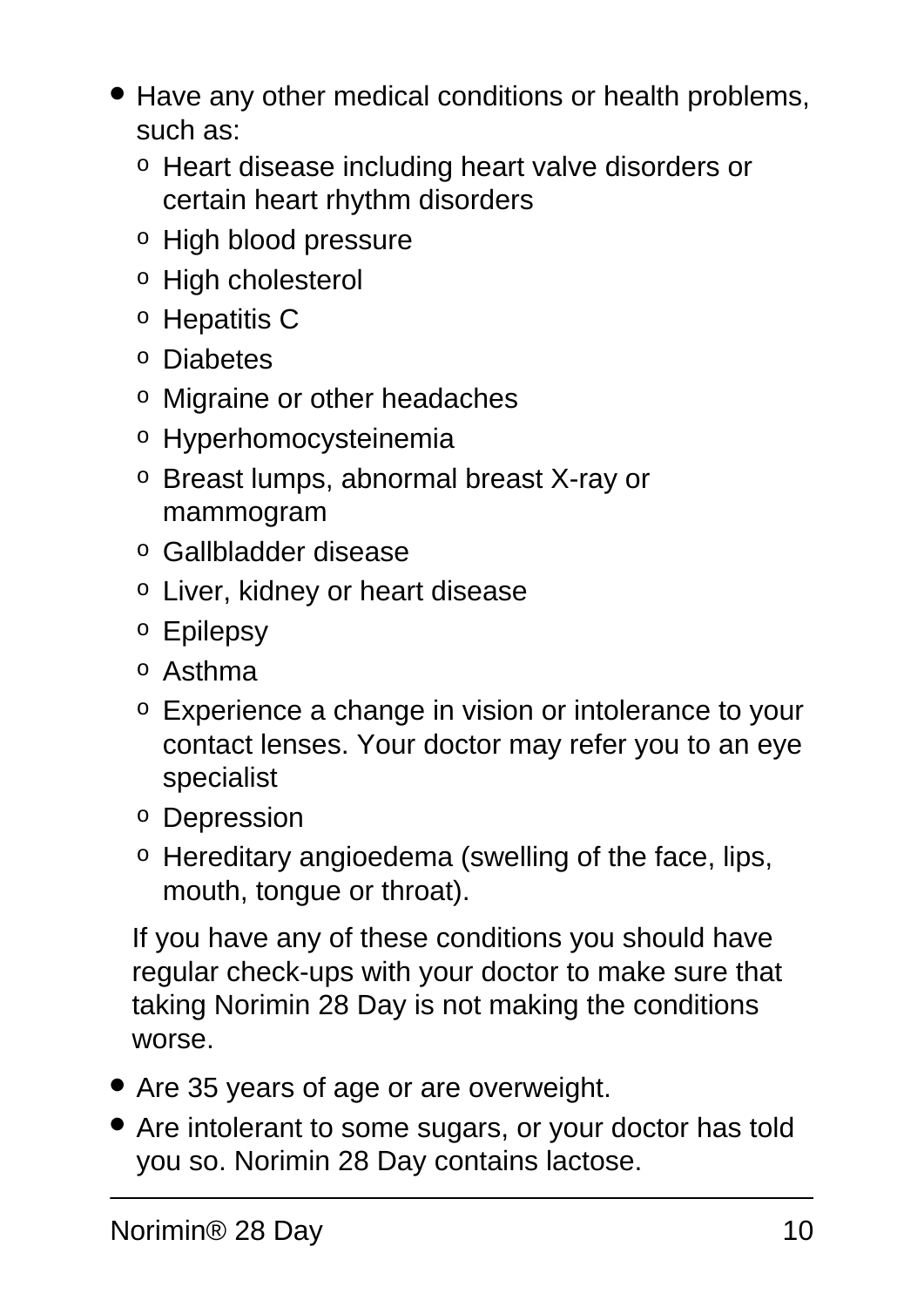• Are allergic to any foods, dyes, preservatives or any other medicines.

During treatment, you may be at risk of developing certain side effects. It is important you understand these risks and how to monitor for them. See additional information under Section [6. Are there any side effects](#page-25-0)?

### **Pregnancy and breastfeeding**

Check with your doctor if you are pregnant or intend to become pregnant.

Talk to your doctor if you are breastfeeding or intend to breastfeed.

Your doctor can discuss the risks and benefits involved with you.

## **Blood clots**

- You must tell your doctor if you or anyone in your immediate family has, or has had blood clots in the legs or lungs.
- Blood clots are a rare occurrence when taking an oral contraceptive.
- The risk of a blood clot is highest during the first year of taking an oral contraceptive for the first time or if you are re-starting the "pill" after a break of 4 weeks or more.
- The risk of having a blood clot is higher in oral contraceptive users than in non-users, but is not as high as during pregnancy.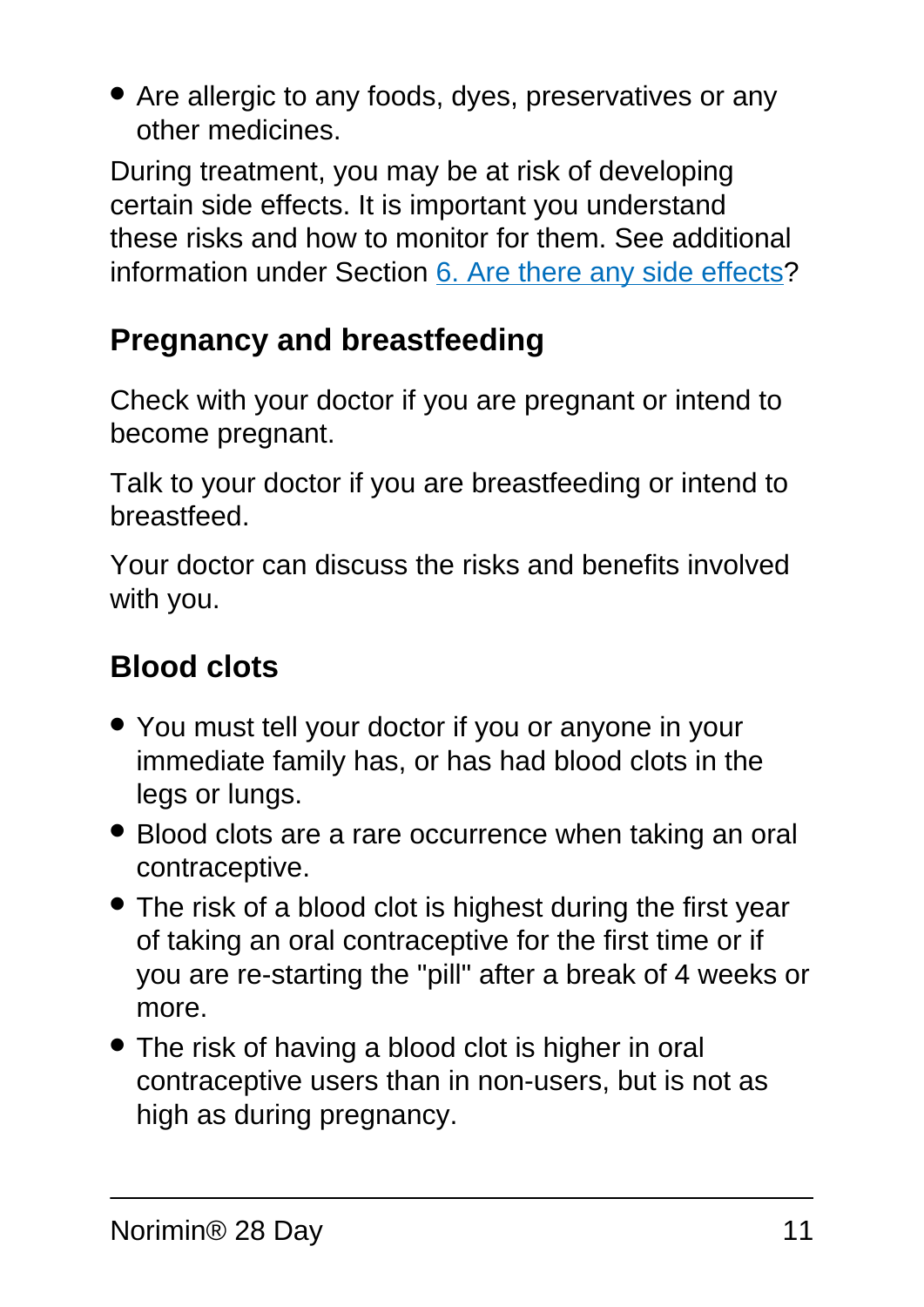### **Stroke**

- You must tell your doctor if you or anyone in your immediate family has, or has had a stroke or heart attack.
- Taking oral contraceptives is linked with an increased risk of having a heart attack, angina, stroke or a "mini stroke".

### **Medical Check-ups**

• Before you start to take Norimin 28 Day, you must have a thorough medical check-up, including a Pap smear, breast check, blood pressure check and urine test.

### <span id="page-11-0"></span>**3. What if I am taking other medicines?**

Tell your doctor or pharmacist if you are taking any other medicines, including any medicines, vitamins or supplements that you buy without a prescription from your pharmacy, supermarket or health food shop.

**Some medicines may interact with Norimin 28 Day and affect how well it or the other medicine works. This may lead to unwanted side effects, reduce the effect of Norimin 28 Day and/or the other medicine.**

#### **These medicines include:**

- Atorvastatin used to treat high cholesterol
- Indinavir for the treatment of HIV infection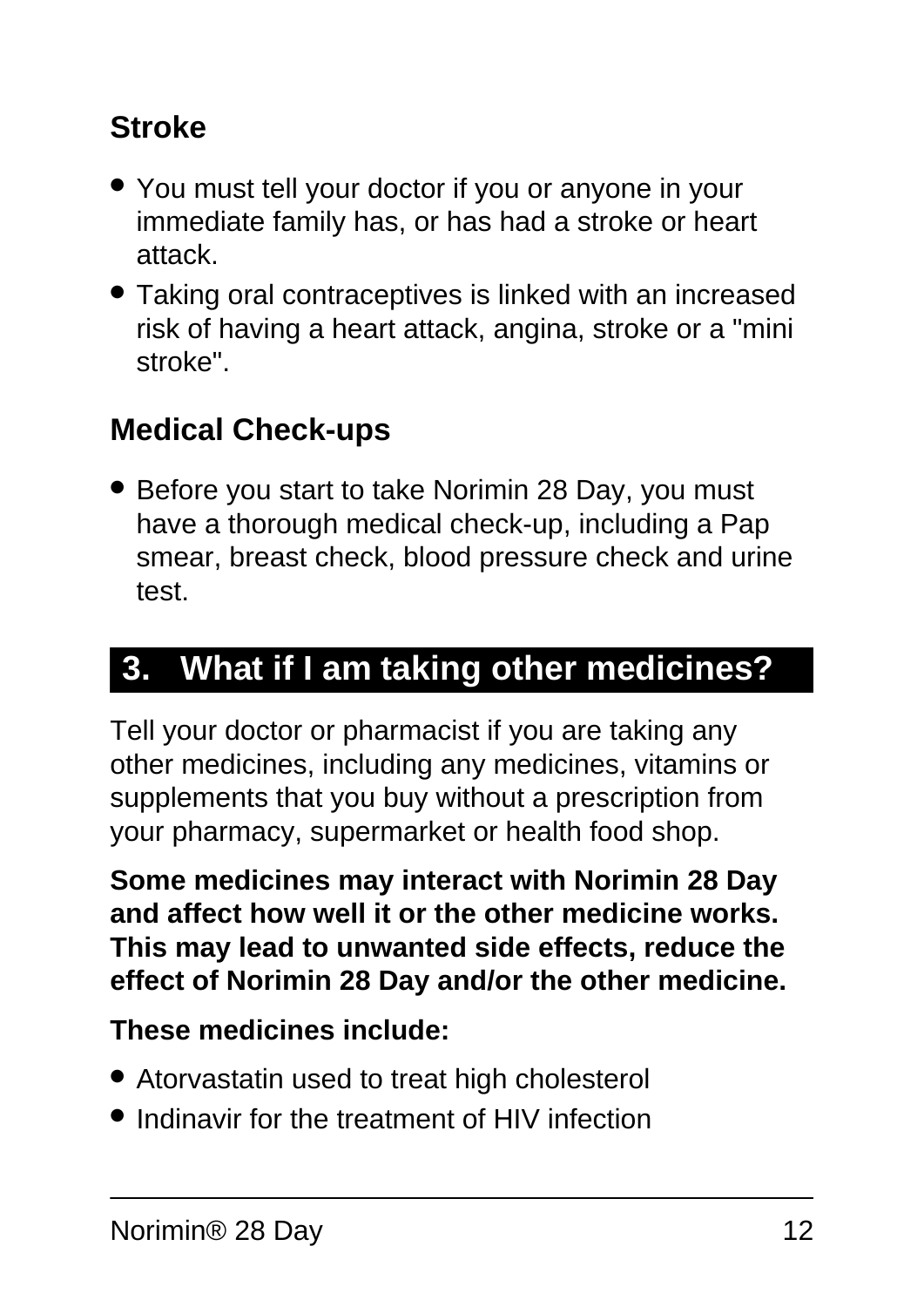- Anti-fungal medicines such as itraconazole and fluconazole
- Paracetamol
- Ascorbic acid (Vitamin C)
- Cyclosporin used to prevent organ rejection
- Theophyllines used for asthma and other breathing difficulties
- Corticosteroids
- Lamotrigine for seizures.

#### **Medicines that may reduce the effect of Norimin 28 Day include:**

- Anti-viral hepatitis C virus (HCV) medicines such as ombitasvir, paritaprevir, ritonavir and dasabuvir
- Rifampicin and rifabutin for the treatment of infections such as tuberculosis
- Antibiotics such as ampicillin, oxacillin, tetracyclines, sulfamethoxazole and trimethoprim
- Anti-fungal agents such as griseofulvin
- Barbiturates (medicines prescribed for epilepsy, such as phenobarbitone)
- Medicines for epilepsy such as phenytoin, primidone, carbamazepine and topiramate
- Ritonavir for the treatment of HIV infection
- Modafinil used to treat excessive daytime sleepiness
- Corticosteroids such as dexamethasone
- St John's wort, an ingredient found in medicines you can purchase without a prescription from a pharmacy, supermarket or health food shop.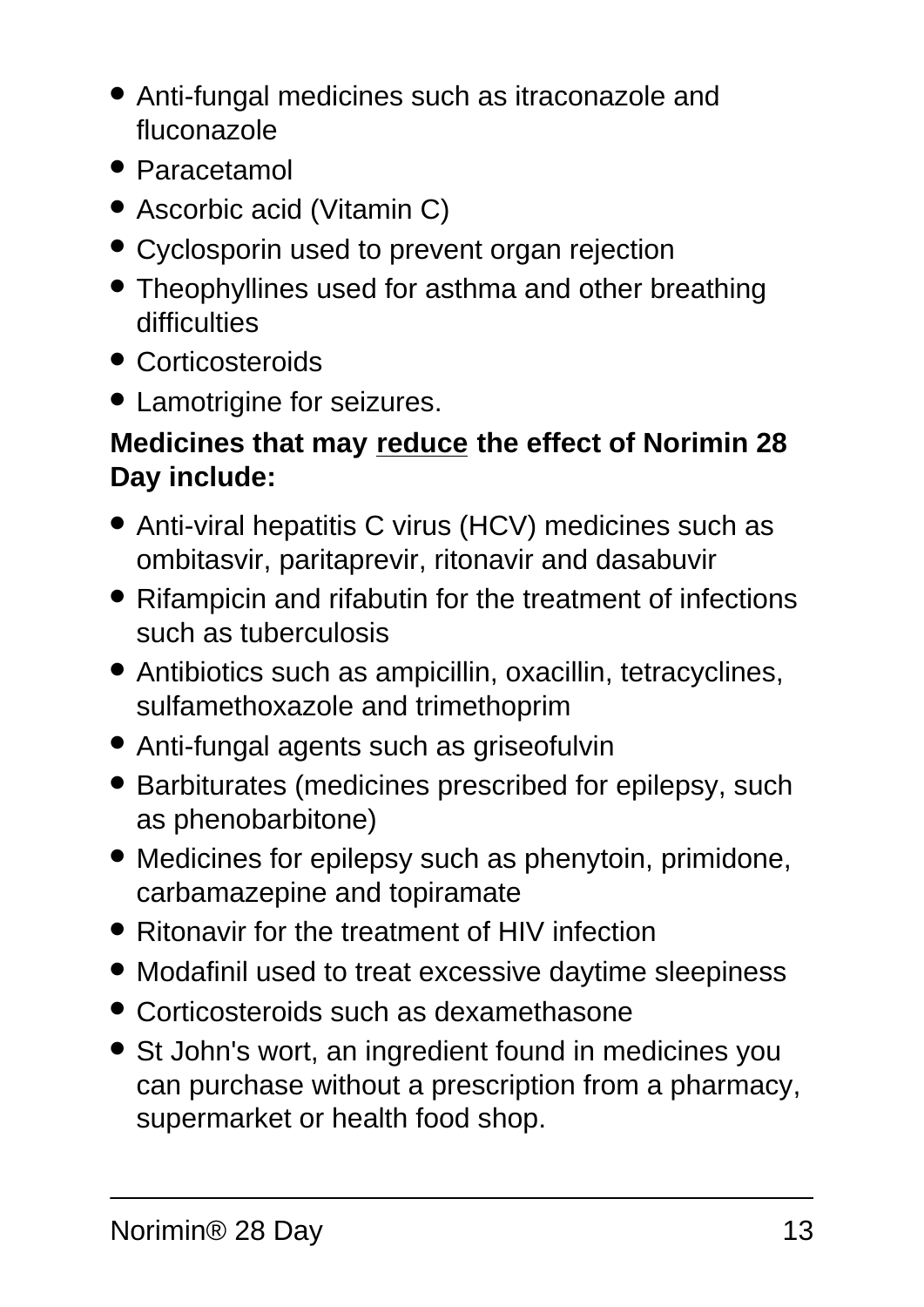**While you are taking these medicines, and for seven days after stopping them, you must use a non-hormonal method of contraception (such as condoms or a diaphragm, but not the rhythm or temperature methods).**

**If the seven days extend into the inactive orange tablet section, then you should start a new pack on the next day after having taken the last blue active tablet from the current pack. Skip the 7 orange tablets.**

This is particularly important if you need to take antibiotics or medicines for epilepsy.

Ask your doctor or pharmacist about how long you need to use additional non-hormonal contraception.

**Check with your doctor or pharmacist if you are not sure about what medicines, vitamins or supplements you are taking and if these affect Norimin 28 Day.**

### <span id="page-13-0"></span>**4. How do I use Norimin 28 Day?**

#### **How much to take**

- Take one tablet every day.
- Follow the instructions provided and use Norimin 28 Day until your doctor tells you to stop.

#### **When to take Norimin 28 Day**

• Norimin 28 Day should be taken at the same time every day regardless of how often you have sex.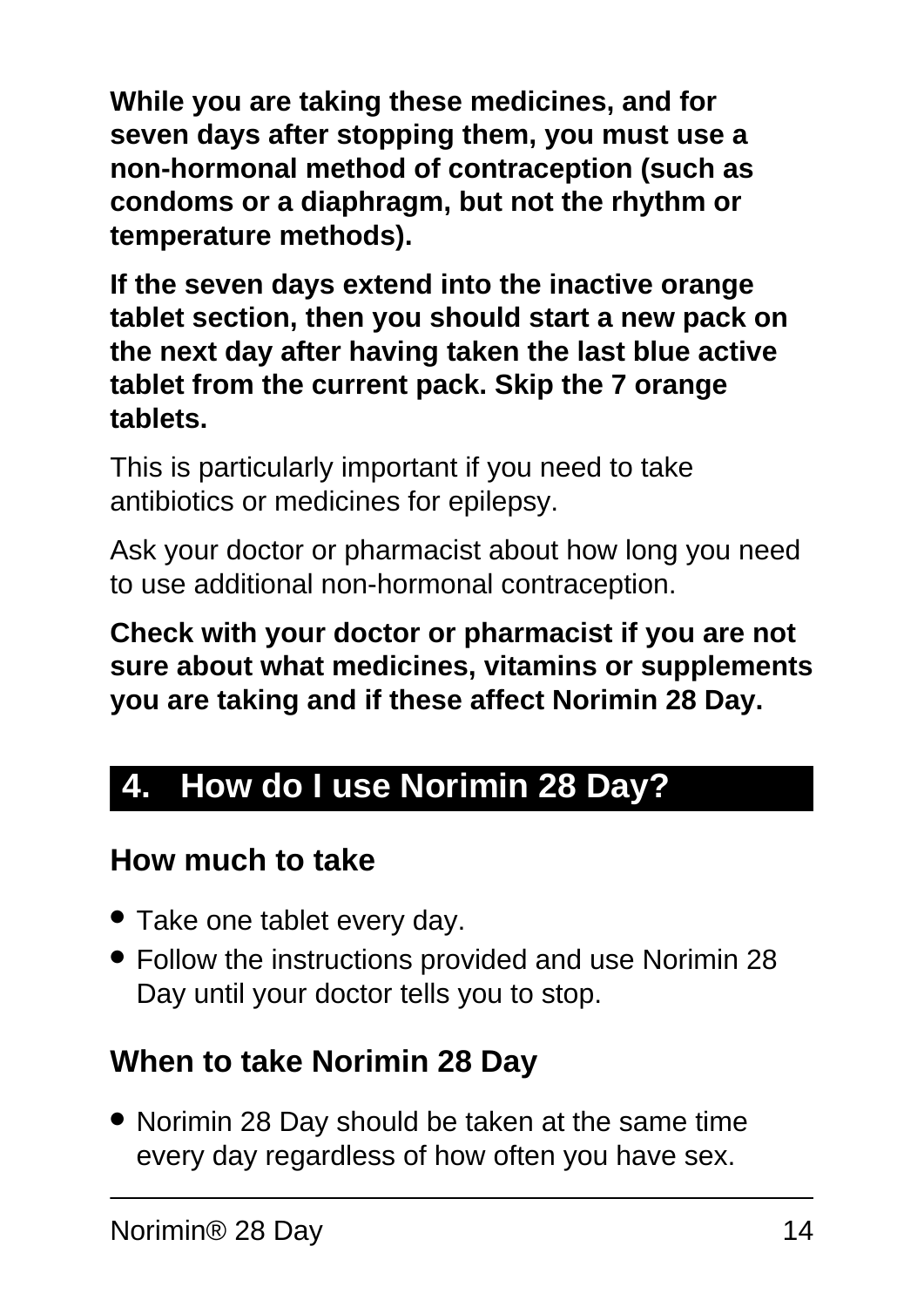- Norimin 28 Day will work best if you do not miss any tablets and take it at the same time each day. Taking Norimin 28 Day at the same time each day will also help you remember when to take your tablets.
- If you are concerned about this, please speak to your doctor or pharmacist.

### **How to take Norimin 28 Day**

• Swallow the tablet whole with a full glass of water.

### **How to start taking Norimin 28 Day for the first time**

- To begin Norimin 28 Day, take your first tablet on the first day of your next period, that is, the day your bleeding starts.
- Take your first tablet from the top row of the silver section of the strip (i.e. the section which contains all the blue tablets). Take the tablet which corresponds to the appropriate day of the week. For example, if your first day of bleeding is on TUESDAY, take the blue tablet marked "TUE" from the top row of the silver section of the strip.
- Continue to take one tablet every day, following the arrows around the strip, until you finish all 21 blue tablets in the silver section of the strip.
- Then take one orange tablet daily for the next 7 days, following the arrows so that you are taking the correct tablet for the day of the week. Taking these orange tablets helps you to remember to take a tablet every day.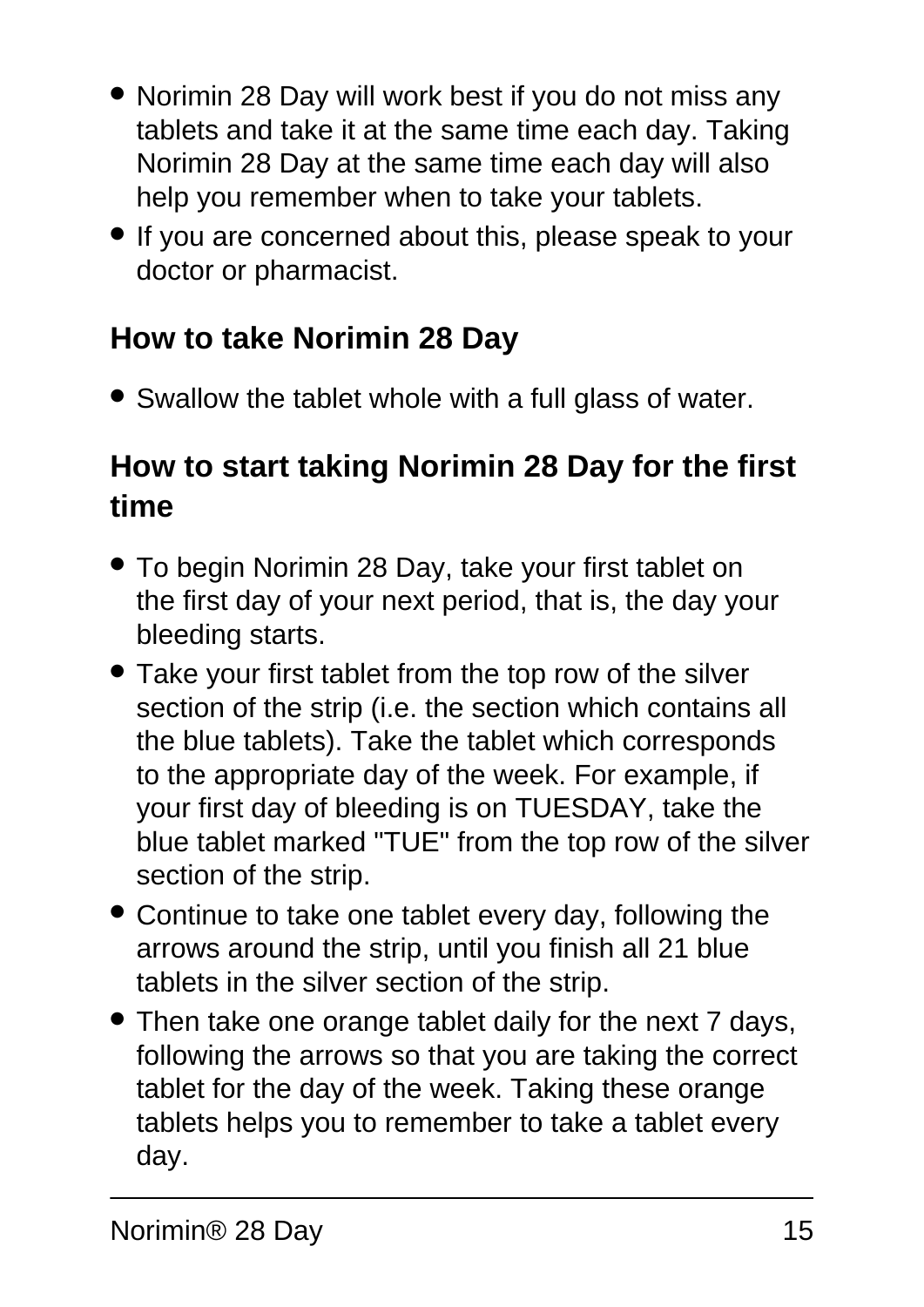- You can expect your period during the week that you are taking these orange inactive tablets. Your protection continues during this week.
- On the day after your last orange tablet, begin the next strip with a blue tablet from the top row of the silver section that matches the day of the week. Do this even if you are still bleeding.
- You should start your tablets the same day of the week every 4 weeks.
- Repeat this sequence of tablet taking for as long as birth control is required.
- This product is effective from the first day if taken as directed above.
- Although spotting and break-through bleeding may occur in some women, these tend to disappear in the majority of patients after the first three to four cycles.
- Make sure you always have a new strip of tablets available, so that you can continue to take the tablets without interruption.

### **Going on to further blister packs**

### **How to switch to Norimin 28 Day from a different oral contraceptive**

If you are switching to Norimin 28 Day from another 21 or 28 day oral contraceptive, follow the instructions below carefully.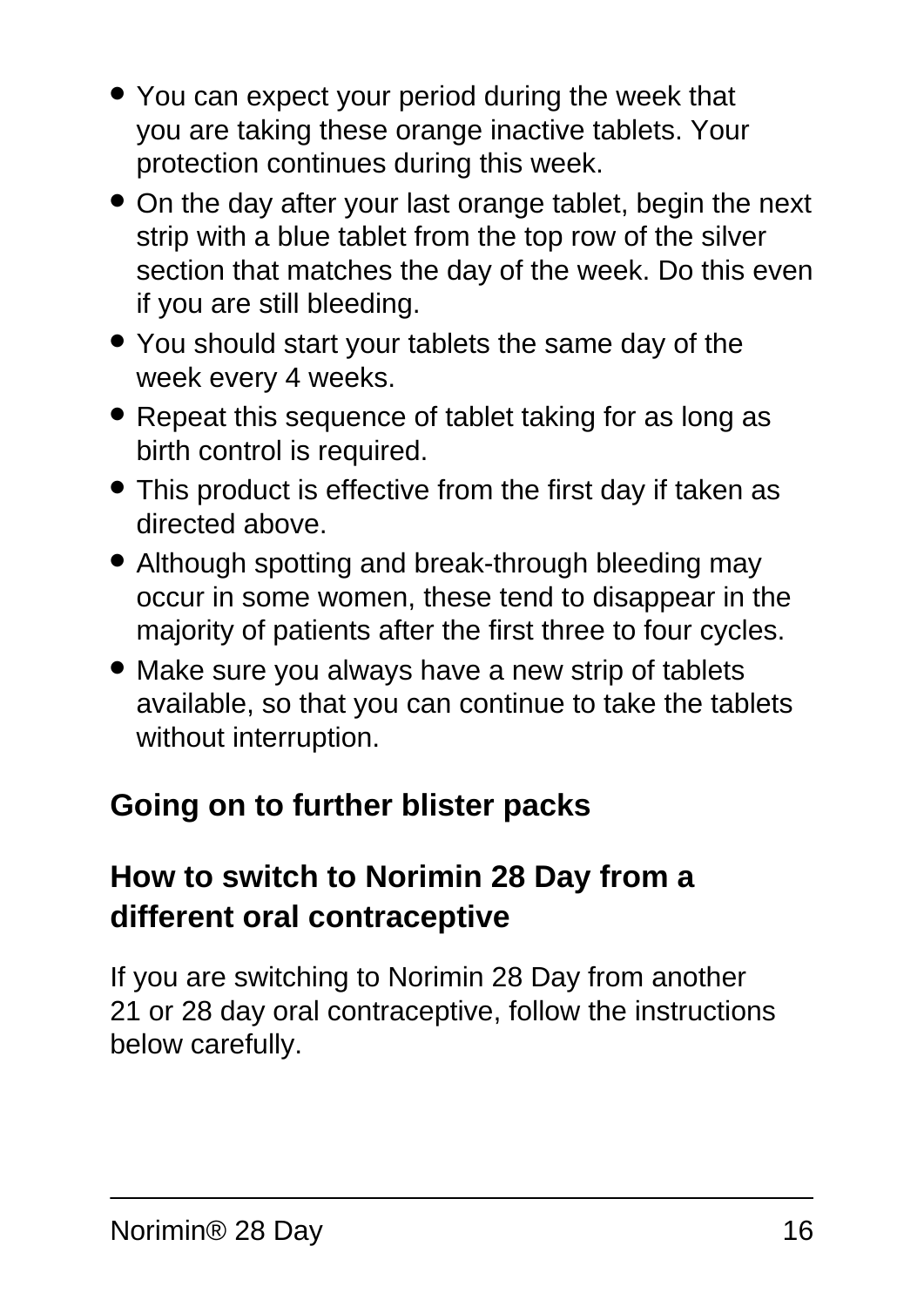#### **If switching from a 21 day oral contraceptive:**

- Stop taking your current oral contraceptive after you have taken the last active tablet.
- Leave 7 tablet-free days.
- Start the new Norimin 28 Day pack on the eighth day by taking a blue active tablet from the top row of the silver section which corresponds to the day of the week.
- Continue to take one tablet every day, following the arrows around the strip until you finish all 21 blue tablets in the silver section of the strip.
- Then take one orange tablet daily for the next 7 days, before starting your new strip.

**You must use an additional, non-hormonal method of contraception (such as condoms or a diaphragm, but not the rhythm or temperature methods) until a blue tablet has been taken daily for 7 days without a break.**

#### **If switching from a 28 day oral contraceptive:**

- Stop taking your current oral contraceptive after you have taken the last inactive tablet in the strip.
- Start the new Norimin 28 Day pack on the next day by taking a blue active tablet from the top row which corresponds to the day of the week.
- Continue to take one tablet every day, following the arrows around the strip until you finish all 21 blue tablets in the silver section of the strip.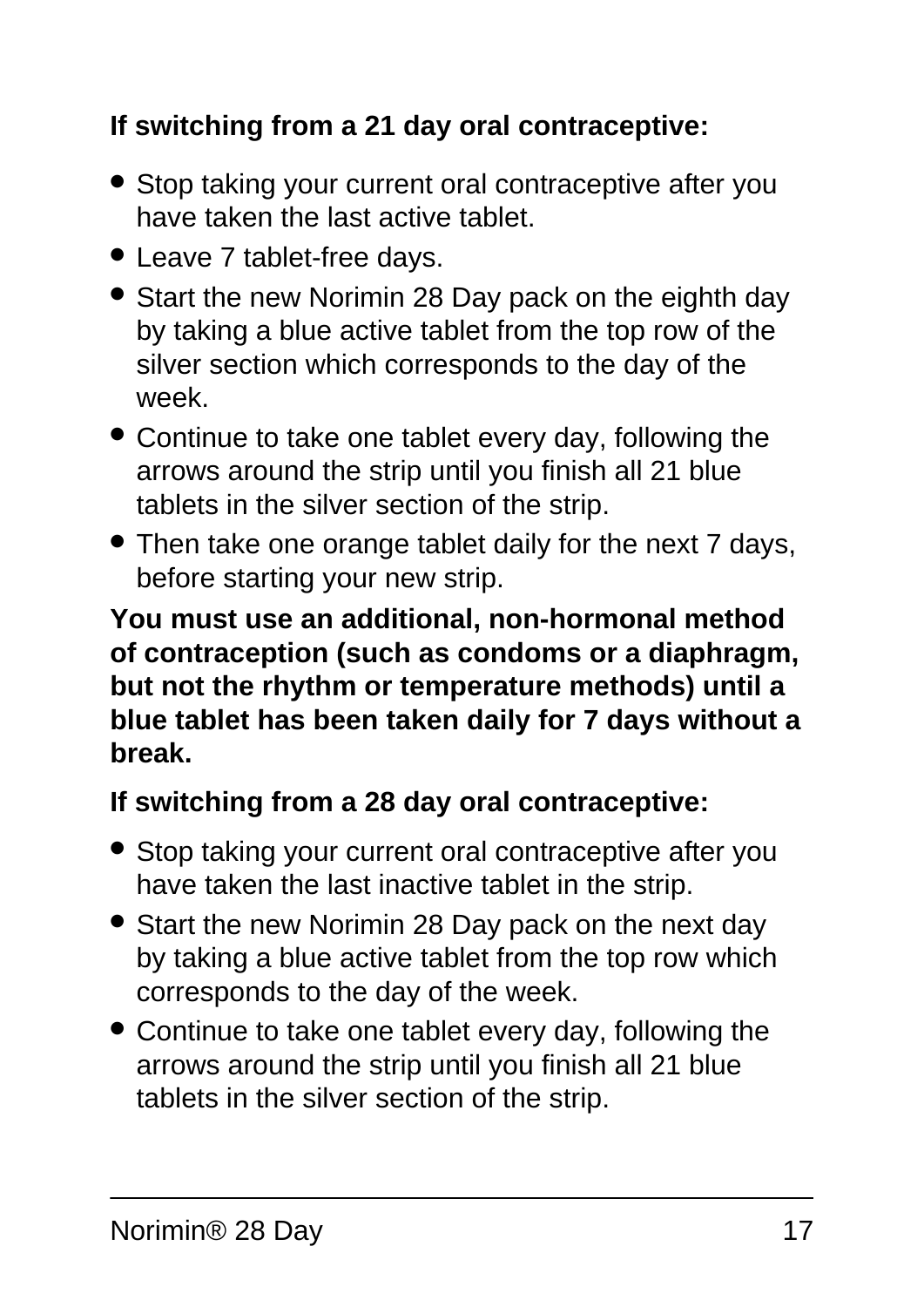• Then take one orange tablet daily for the next 7 days, before starting your new strip.

**You must use an additional, non-hormonal method of contraception (such as condoms or a diaphragm, but not the rhythm or temperature methods) until a blue tablet has been taken daily for 7 days without a break.**

## **If you forget to use Norimin 28 Day**

Norimin 28 Day should be used regularly at the same time each day. If you miss your dose at the usual time, it may not work as well in protecting you from becoming pregnant.

#### **Do not take a double dose to make up for the dose you missed.**

#### **If you miss a blue active tablet:**

- If you are less than 12 hours late in taking your tablet, you should take that tablet at once and then take the next one at your usual time.
- If you are more than 12 hours late in taking your tablet, do not take it.
- Take the next day's tablet at the usual time and use an additional, non-hormonal method of contraception for the next seven days (such as condoms or a diaphragm, but not the rhythm or temperature methods).
- If the seven days extend into the inactive orange tablet section, start a new pack on the day after taking the last blue active tablet from the current pack. Take your first tablet from the top row of the new strip, then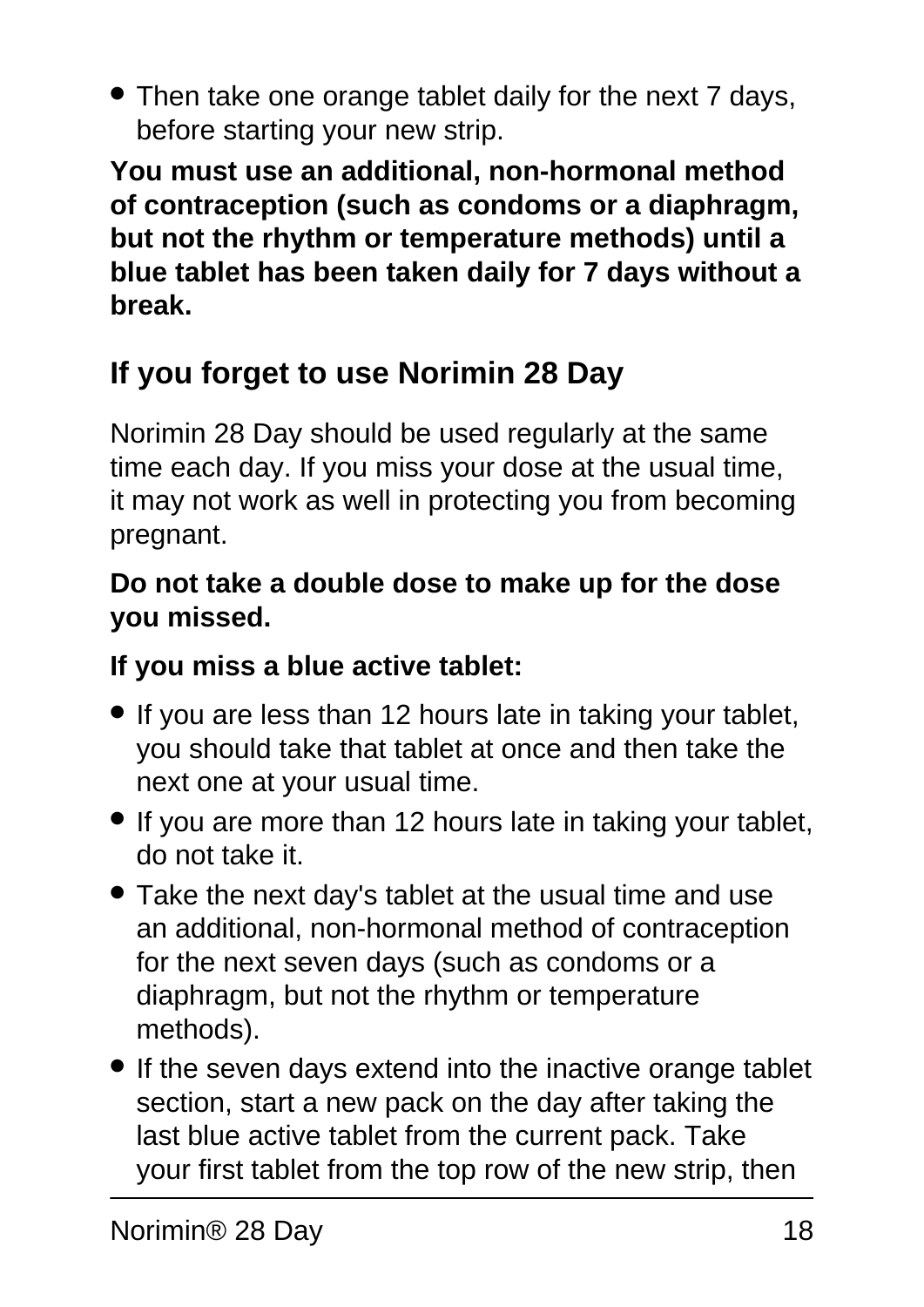repeat the sequence of tablet taking for as long as birth control is required. This will mean that you will not have a period until you finish the second pack.

**If you miss more than one blue tablet, contact your doctor for advice on what to do.**

**If you miss an orange inactive tablet, take it as soon as you remember and continue on as before. Additional birth control method is not necessary in this case.**

If your doctor told you to take Norimin 28 Day differently, or you are unclear about the above directions, discuss this with them.

If you have trouble remembering to take Norimin 28 Day, ask your pharmacist for some hints.

### **If you vomit or have diarrhoea after taking Norimin 28 Day**

If you suffer from a stomach upset which results in vomiting or diarrhoea, the effectiveness of Norimin 28 Day may be reduced.

During any period of vomiting or diarrhoea, continue taking Norimin 28 Day tablets. Also use a non-hormonal method of contraception (such as condoms or a diaphragm, but not the rhythm or temperature methods), and continue for seven days following the episode of vomiting or diarrhoea. If these seven days extend into the inactive orange tablet section you should start a new pack on the next day after having taken the last active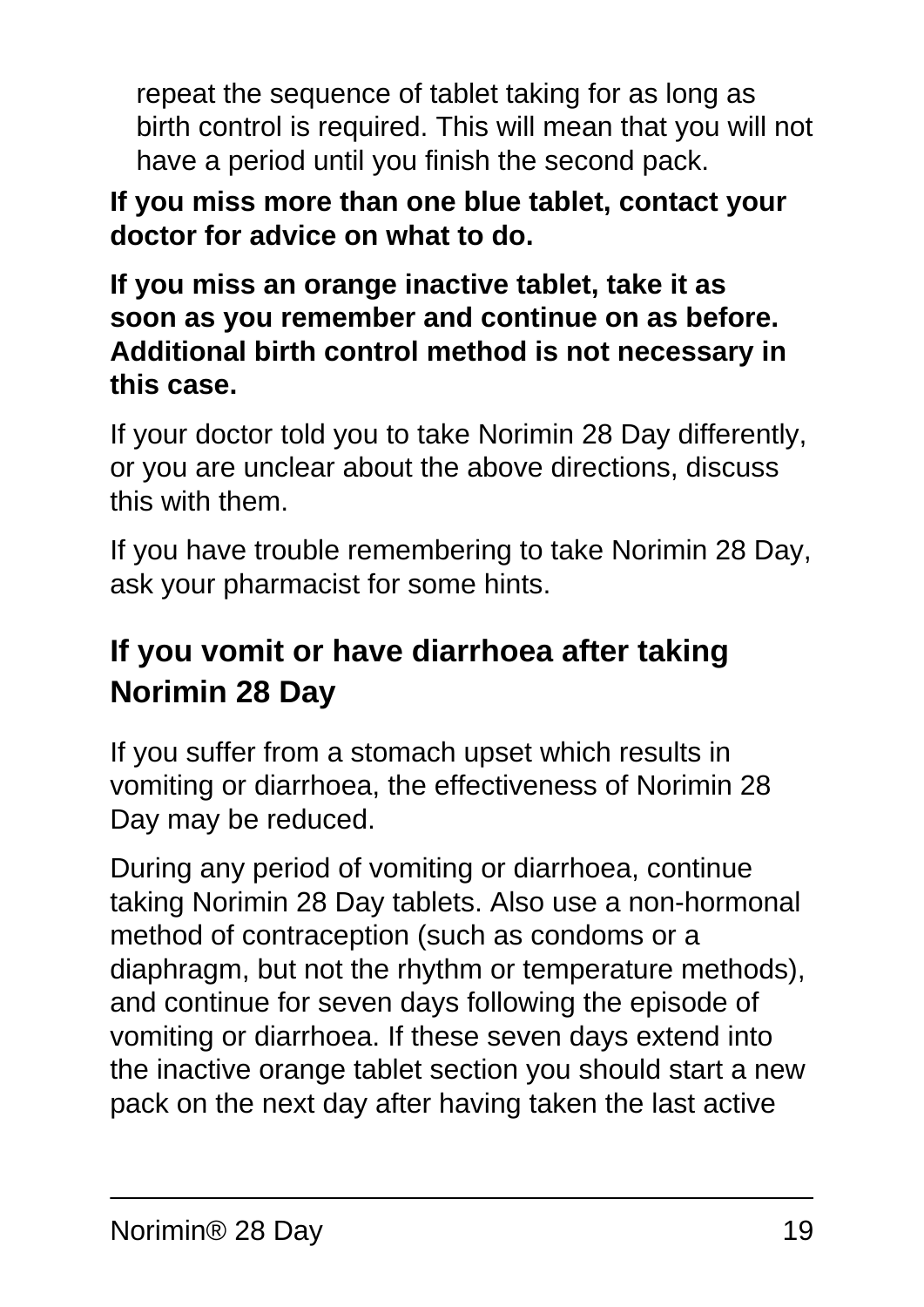blue tablet from the silver section of the current pack (i.e. skip the orange inactive tablets).

You may not have a period until you finish the second pack.

If you have vomiting or diarrhoea after taking an orange tablet, do not worry.

### **If you take too much Norimin 28 Day**

If you think that you have taken too much Norimin 28 Day, you may need urgent medical attention.

#### **You should immediately:**

- phone the Poisons Information Centre (**by calling 13 11 26**), or
- contact your doctor, or
- go to the Emergency Department at your nearest hospital.

#### **You should do this even if there are no signs of discomfort or poisoning.**

Serious ill effects have not been reported in young children who have taken large doses of birth control pills.

<span id="page-19-0"></span>Overdosage may cause nausea. This may be followed by vaginal bleeding in some women.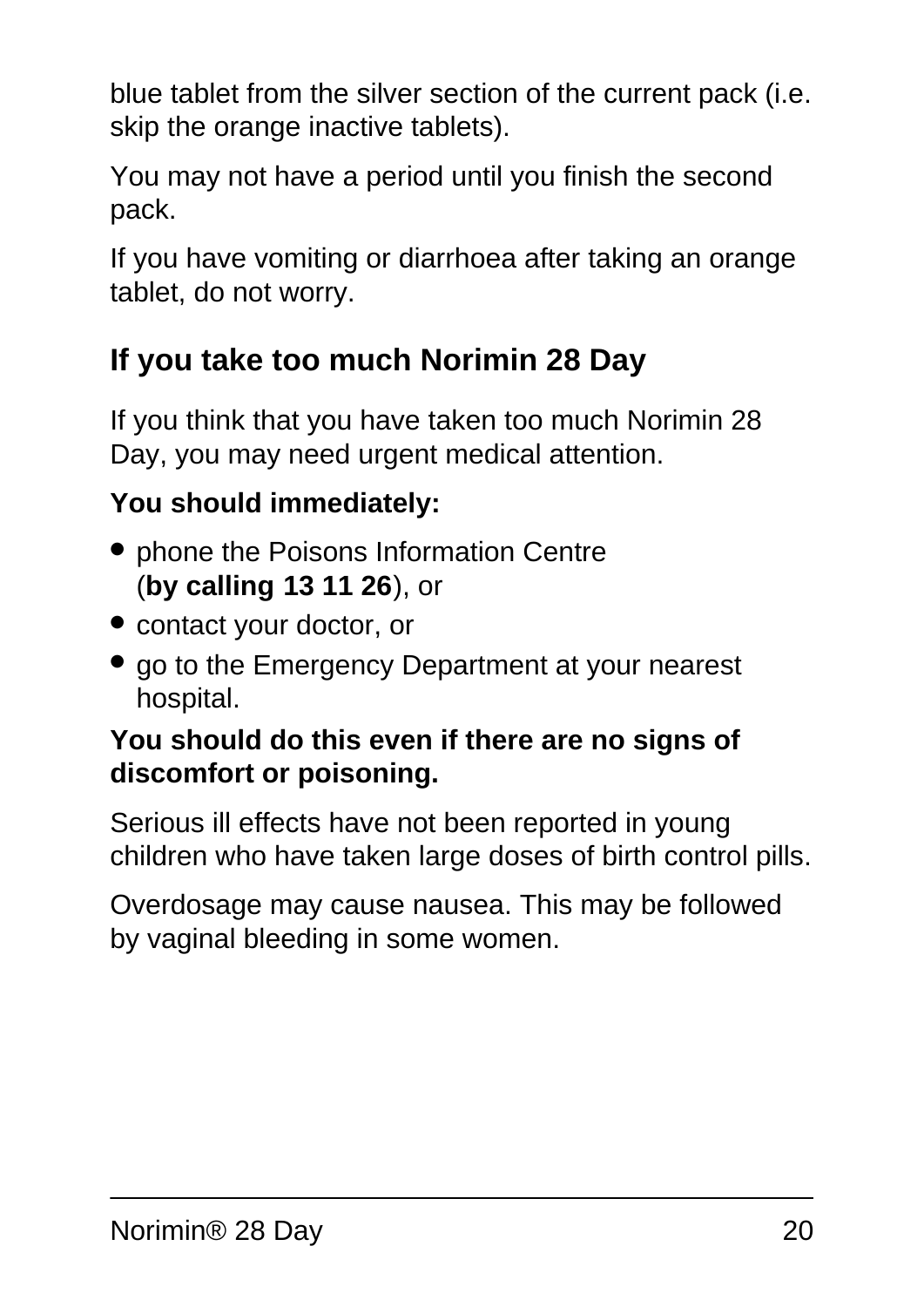## **5. What should I know while using Norimin 28 Day?**

#### **Things you should do**

- Tell all doctors, dentists and pharmacists who are treating you that you are taking Norimin 28 Day.
- Tell the hospital doctor that you are taking Norimin 28 Day birth control pills if you need to have an operation, or go to hospital in an emergency.
- If you are about to be started on any new medicine, tell your doctor or dentist and your pharmacist that you are taking Norimin 28 Day.
- If you become pregnant while taking Norimin 28 Day, see your doctor immediately.
- If you are about to have any blood tests, tell your doctor you are taking Norimin 28 Day.

It may interfere with the results of some tests.

• Tell your doctor you are taking Norimin 28 Day at least 4 weeks before any planned hospitalisation or surgery. Your doctor may tell you to stop taking Norimin 28 Day several weeks before surgery or at the time of immobilisation. Your doctor will tell you when you can start taking Norimin 28 Day after you are back on your feet.

To avoid pregnancy during this time you must use a non-hormonal method of contraception such as condoms or a diaphragm.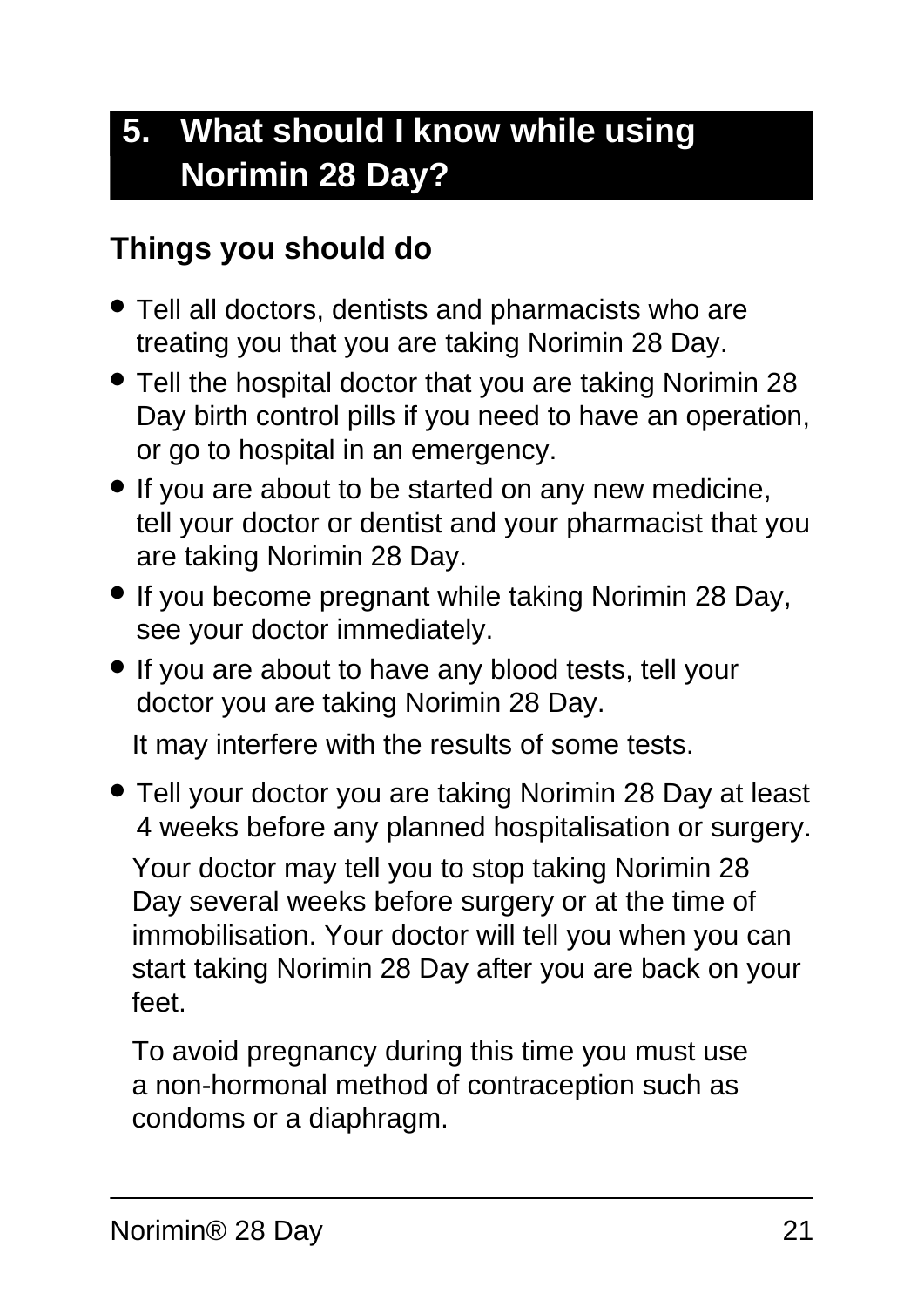- Tell your doctor if you feel depressed, think you are retaining water, experience headaches, experience persistent or recurrent irregular bleeding or your eyes are uncomfortable whilst wearing contact lenses. Your doctor will assess your condition and advise whether or not you should continue to take Norimin 28 Day.
- Tell your doctor if you experience feelings of sickness or breast tenderness that do not improve or stop after the first few months of continued use.
- Tell your doctor if you experience vaginal irritation or discharge. It may be an indication of yeast infection for which treatment is available from your doctor.

#### **Missed periods**

- If you miss a period and you have taken your tablets correctly, continue taking your tablets as you would normally.
- Sometimes you might not have a menstrual period while taking Norimin 28 Day.
- If you miss a period and you have not taken your tablets correctly, keep taking your tablets and see your doctor immediately.

Not taking your tablets correctly includes missing one or more tablets or starting a new pack later than you should have.

• If you miss two menstrual periods, stop taking your tablets and see your doctor, even if you have taken the tablets correctly. You must use a non-hormonal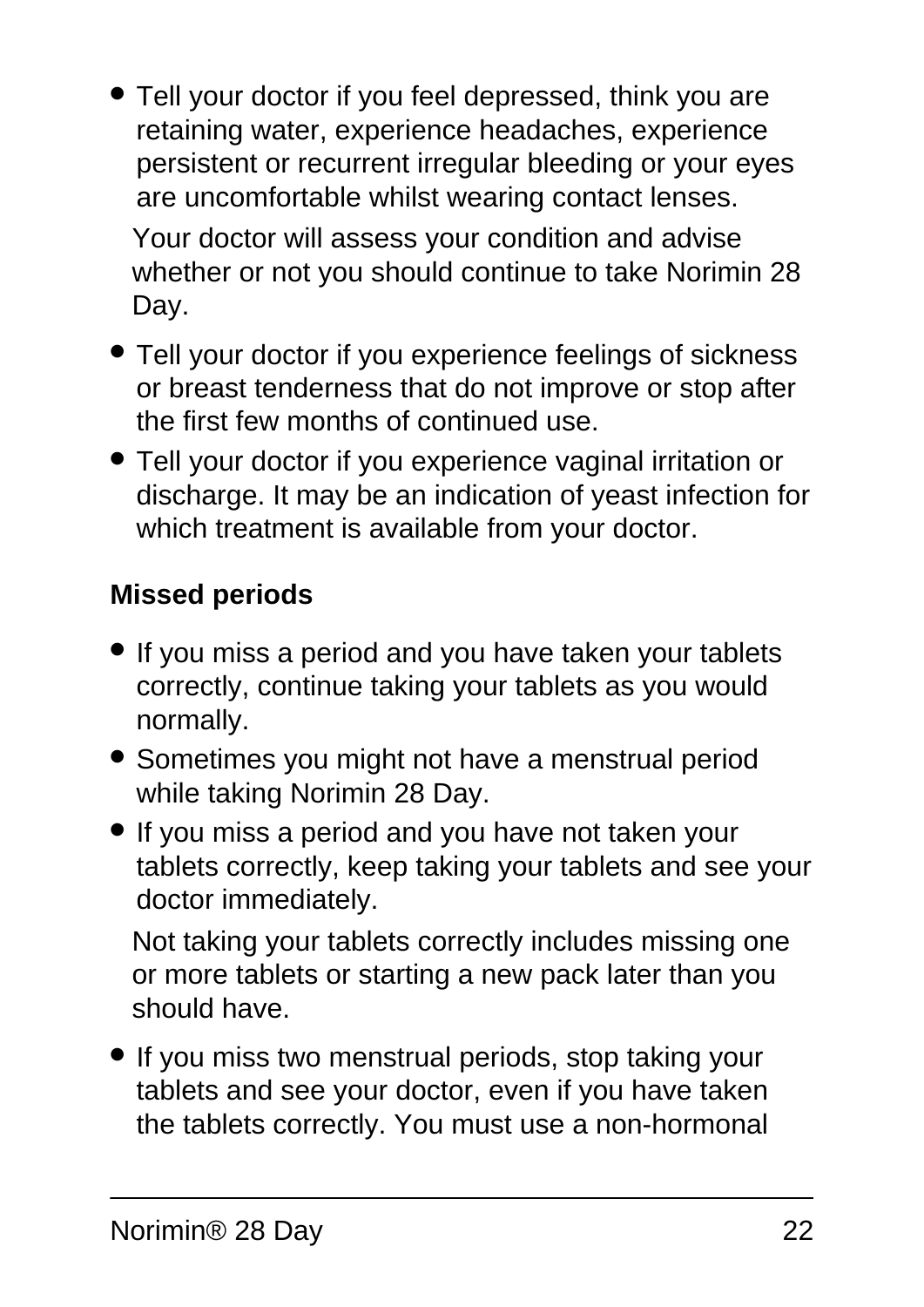method of contraception, (such as condoms or a diaphragm) during this time.

• Your doctor should make sure you are not pregnant before you start taking Norimin 28 Day again.

### **Medical Check Up**

- Visit your doctor regularly for check-ups and physical examinations, including Pap smears, blood pressure checks and breast, abdomen and pelvic organ examinations.
- A pap smear can detect any abnormal cells from the cervix, which may develop into cancer. Cervical cancer has been reported to occur more frequently in women who use oral contraceptives.
- Your doctor will advise you of the type and frequency of any tests required.

#### **Breast cancer risk**

- Perform regular breast self-examination
- Examining your breasts for lumps or any changes in size or shape can help you find a breast cancer early. Breast cancer has been found more frequently in women who use oral contraceptives. It is not known whether this increase is caused by the use of oral contraceptives, or if it is due to the fact that users were examined more often, and therefore the breast cancer was detected earlier.
- If you are unsure, ask your doctor about breast selfexamination.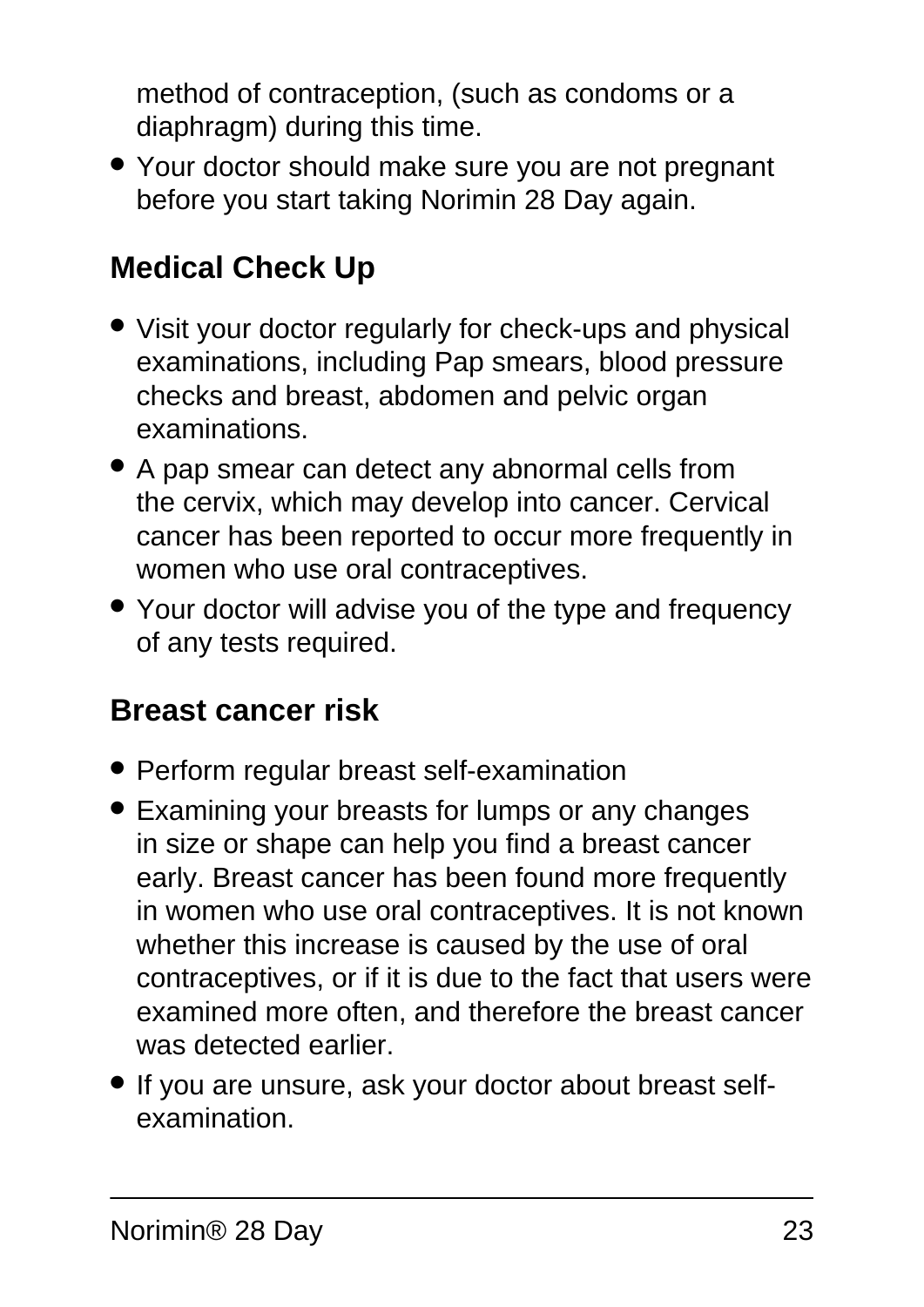### **Sexually transmitted disease (STD)**

- If you are worried about contracting a sexually transmitted disease (STD) use a barrier contraceptive method.
- Norimin 28 Day does not protect against the transmission of STDs such as HIV-AIDS, chlamydia, genital herpes and warts, gonorrhoea, hepatitis B or human papilloma virus. To protect against STDs ask your partner to wear a condom when having sexual intercourse with you.

### **Things you should not do**

- Do not take Norimin 28 Day if the packaging is torn or shows signs of tampering.
- If it is expired or is damaged, return it to your pharmacist for disposal.

Norimin 28 Day may have no effect at all, or worse, have an entirely unexpected effect, if you take it after the expiry date.

- Do not take Norimin 28 Day to treat any other complaints unless your doctor tells you to.
- Do not give your medicine to anyone else even if they have the same condition as you.
- Do not stop taking Norimin 28 Day, or change the dosage, without checking with your doctor.
- If you stop taking Norimin 28 Day or do not take a tablet every day, without using another form of contraception, you may become pregnant.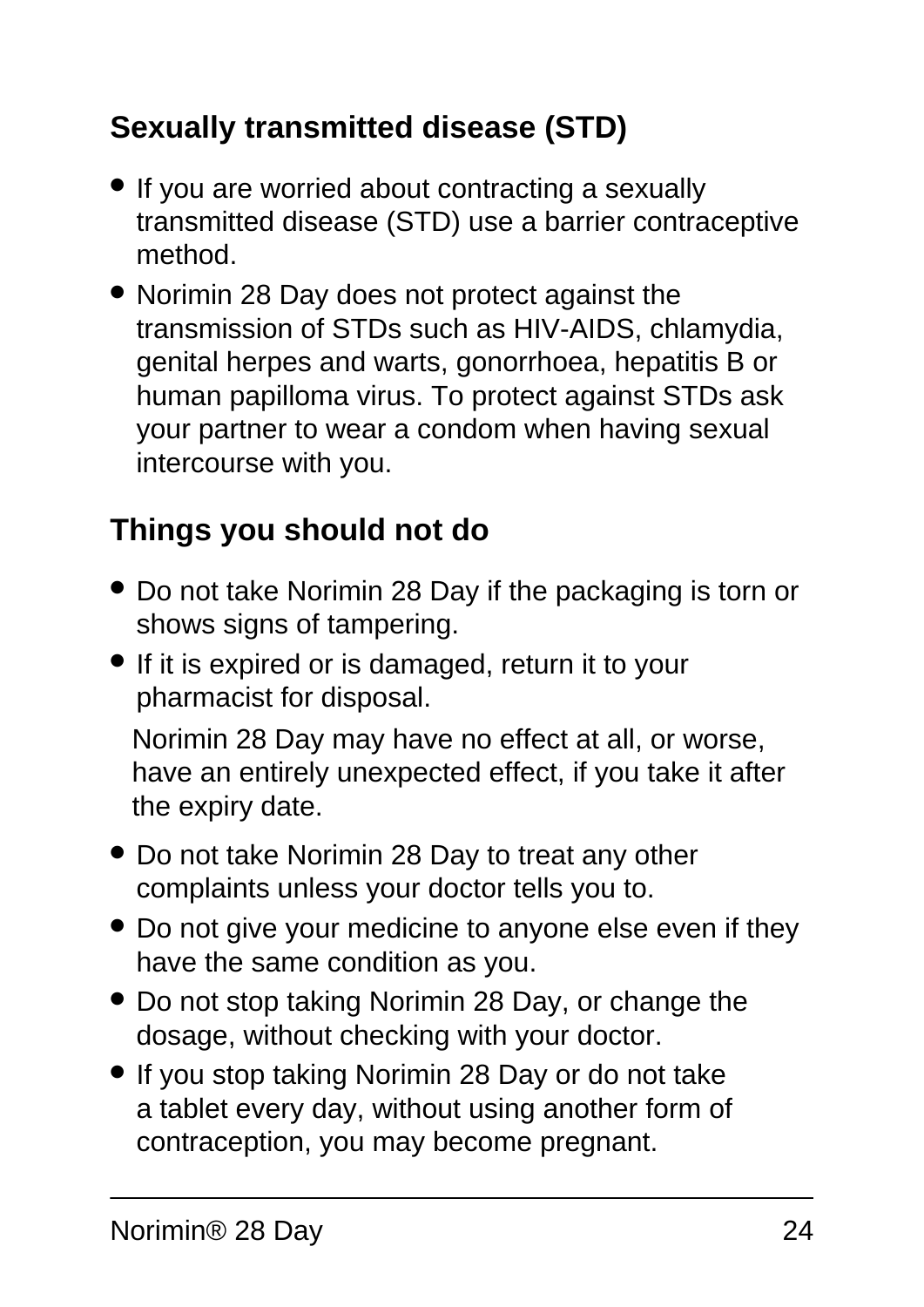### **Driving or using machines**

#### **Be careful before you drive or use any machines or tools until you know how Norimin 28 Day affects you.**

Norimin 28 Day may cause dizziness in some people

#### **Drinking alcohol**

No information available.

#### **Looking after your medicine**

- Keep your Norimin 28 Day tablets in a dry place, at a temperature below 25°C.
- Do not keep your tablets in the refrigerator.

Follow the instructions in the carton on how to take care of your medicine properly.

Store it in a cool dry place away from moisture, heat or sunlight; for example, do not store it:

- in the bathroom or near a sink, or
- in the car or on window sills.

Do not use this medicine after the expiry date.

#### **Keep it where young children cannot reach it.**

● A locked cupboard at least one-and-a-half metres above the ground is a good place to store medicines.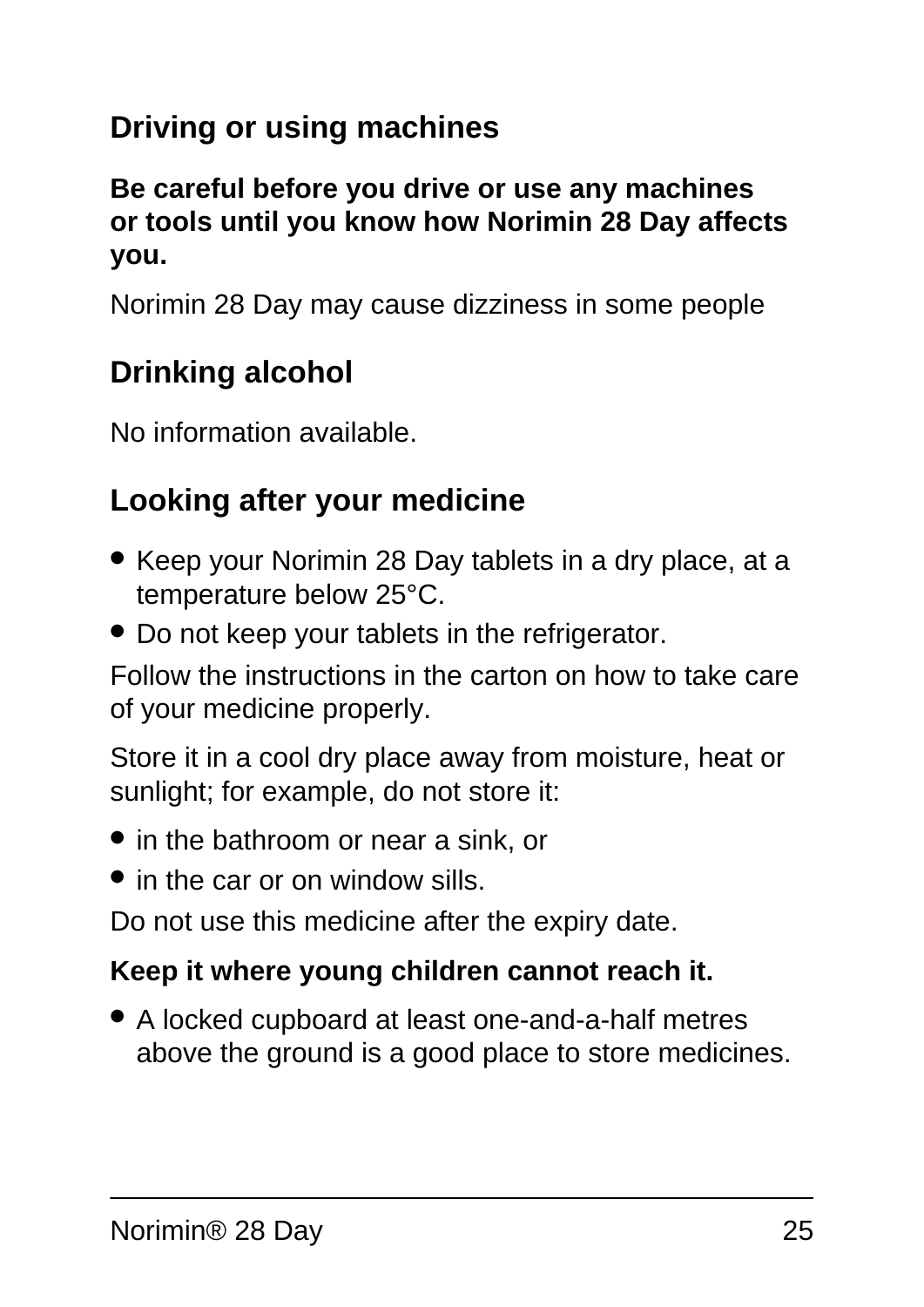### **After stopping Norimin 28 Day**

Delays in becoming pregnant may occur after Norimin 28 Day therapy is stopped. This is more likely to occur in women whose periods were irregular before using birth control pills.

See your doctor if you continue to experience difficulties in falling pregnant.

#### **When to discard your medicine**

If your doctor tells you to stop taking Norimin 28 Day or if the tablets have passed their expiry date, ask your pharmacist what to do with any that are left over.

#### **Getting rid of any unwanted medicine**

If you no longer need to use this medicine or it is out of date, take it to any pharmacy for safe disposal.

## <span id="page-25-0"></span>**6. Are there any side effects?**

All medicines can have side effects. If you do experience any side effects, most of them are minor and temporary. However, some side effects may need medical attention.

See the information below and, if you need to, ask your doctor or pharmacist if you have any further questions about side effects.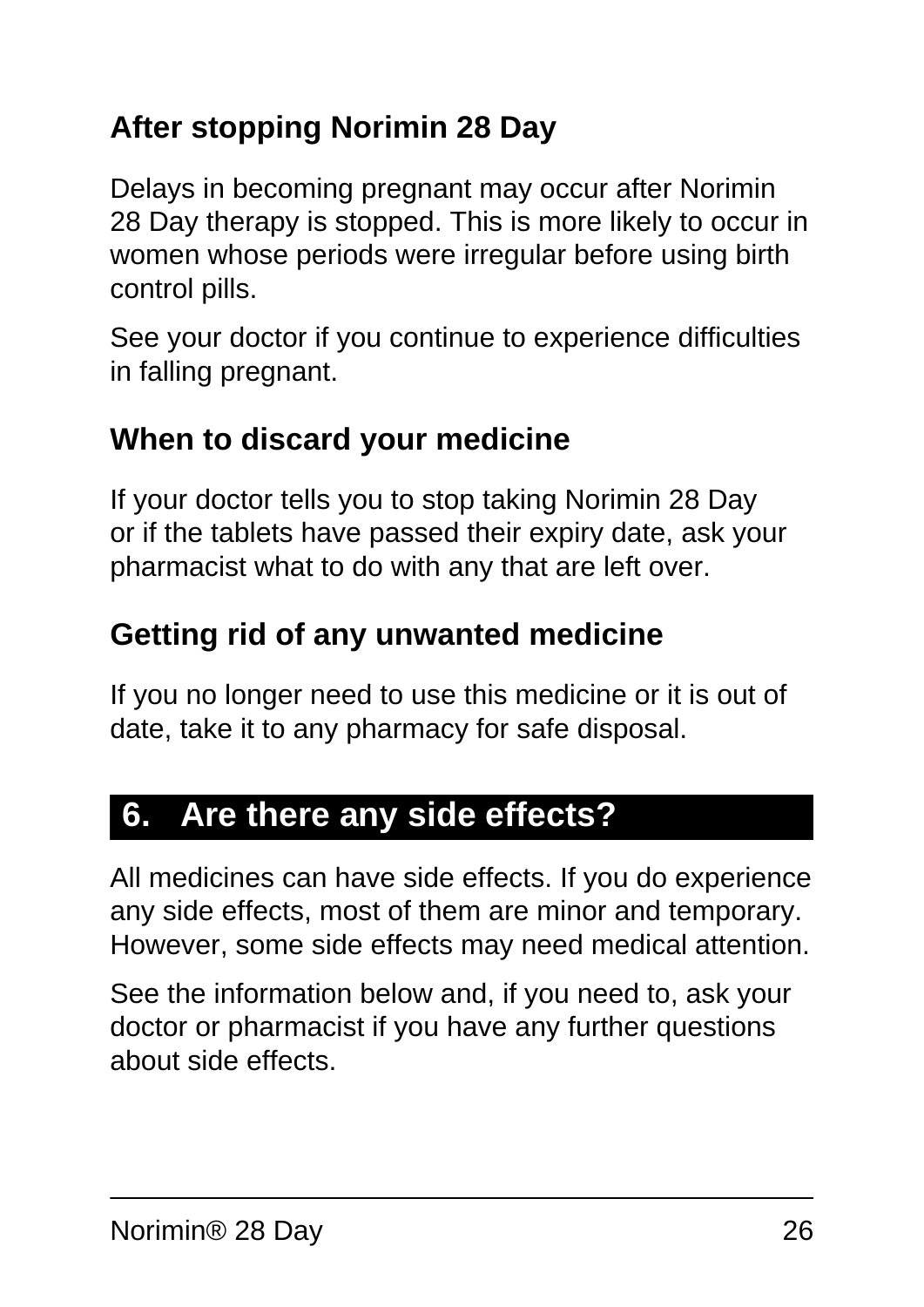#### **Side effects**

| Side effects                                                                                                                      | What to do                                       |
|-----------------------------------------------------------------------------------------------------------------------------------|--------------------------------------------------|
| <b>Reproductive or breast</b><br>problems:                                                                                        | Speak to your doctor if<br>you have any of these |
| changes in bleeding<br>patterns, including<br>break-through bleeding                                                              | side effects and they<br>worry you.              |
| spotting                                                                                                                          |                                                  |
| painful periods                                                                                                                   |                                                  |
| absence of periods, but<br>if you have not taken<br>Norimin 28 Day as<br>directed you should<br>check whether you are<br>pregnant |                                                  |
| change in menstrual<br>flow                                                                                                       |                                                  |
| change in cervical<br>secretions                                                                                                  |                                                  |
| breast changes<br>(tenderness,<br>enlargement and<br>secretion)                                                                   |                                                  |
| change in sexual drive                                                                                                            |                                                  |
| vaginal thrush<br>(Candida), vaginal<br>irritation, change in<br>mucus from the vagina                                            |                                                  |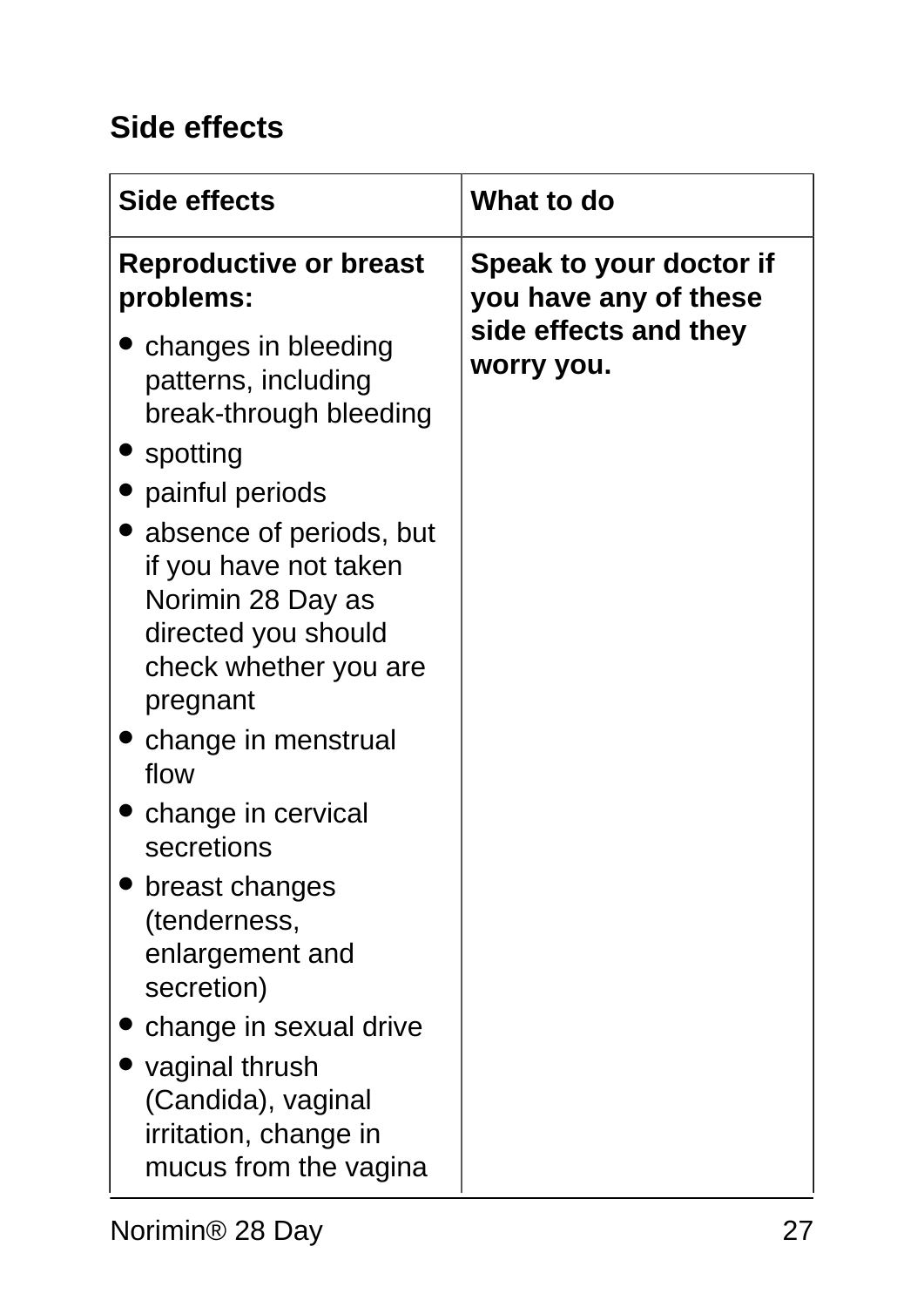| Side effects                                                                                                                                                                                   | What to do |
|------------------------------------------------------------------------------------------------------------------------------------------------------------------------------------------------|------------|
| pre-menstrual-like<br>symptoms                                                                                                                                                                 |            |
| • suppression of milk<br>production                                                                                                                                                            |            |
| Stomach problems such<br>as:                                                                                                                                                                   |            |
| gastric or stomach<br>discomforts including<br>abdominal pain, cramps,<br>bloating, nausea,<br>vomiting and diarrhoea<br>• change in appetite.<br>Difficulties thinking or<br>working because: |            |
| headache, including                                                                                                                                                                            |            |
| migraines                                                                                                                                                                                      |            |
| nervousness, dizziness<br>mood change, including<br>depression                                                                                                                                 |            |
| fatigue or tiredness                                                                                                                                                                           |            |
| contact lenses becoming<br>uncomfortable to wear                                                                                                                                               |            |
| <b>Changes to your</b>                                                                                                                                                                         |            |
| appearance such as:                                                                                                                                                                            |            |
| change in weight<br>swelling of the hands,<br>ankles or feet                                                                                                                                   |            |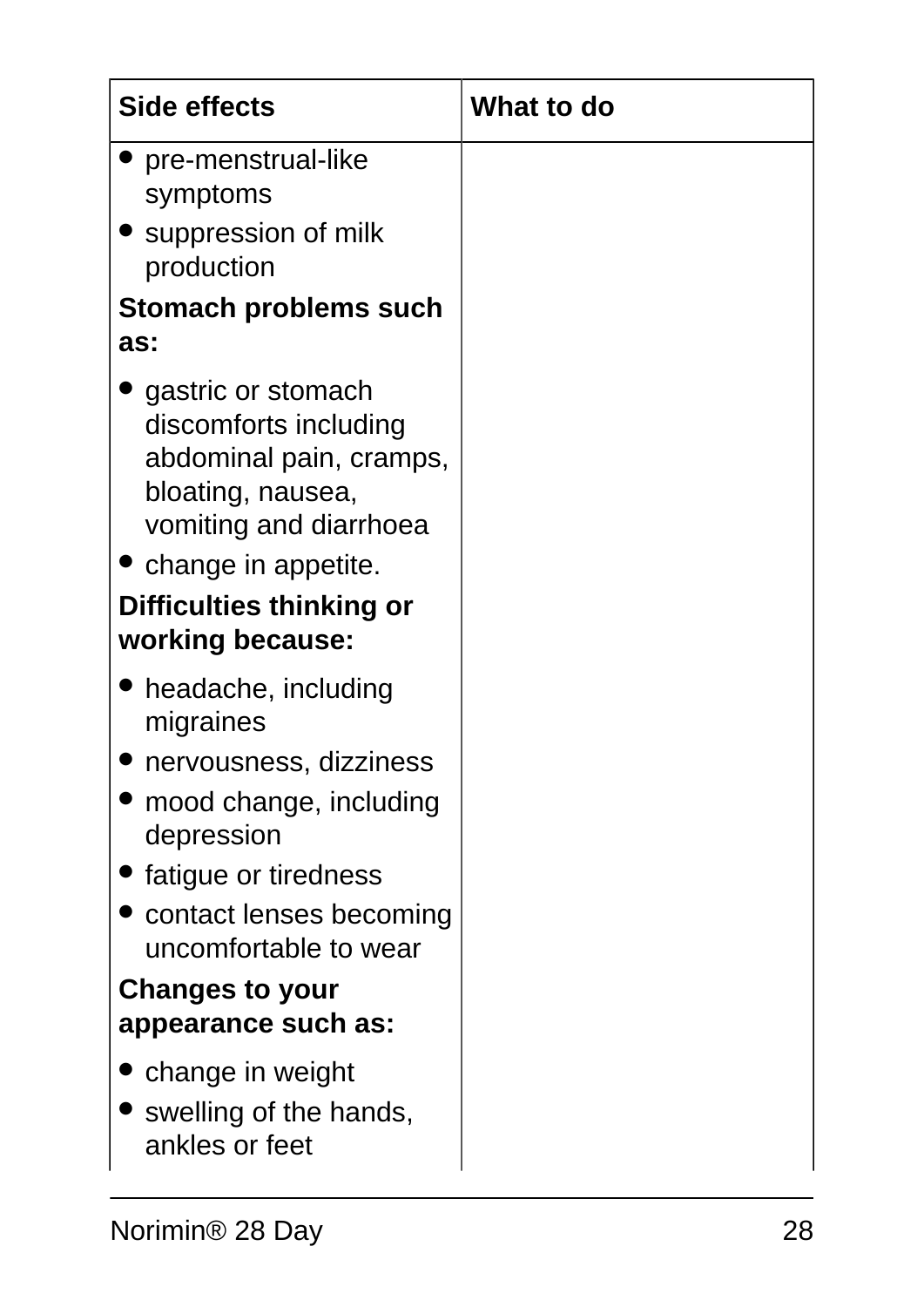| Side effects                                                               | What to do |
|----------------------------------------------------------------------------|------------|
| dark discolouration of<br>the skin                                         |            |
| blotchy discolouration<br>on the face or limbs<br>(which may persist after |            |
| the tablets have been<br>stopped)                                          |            |
| • hair growth or loss of<br>scalp hair                                     |            |
| increase in body hair                                                      |            |
| acne, rashes, itching                                                      |            |
| <b>Aches and pains:</b>                                                    |            |
| leg cramps<br>back ache                                                    |            |

#### **Serious side effects**

| Serious side effects                                                                                | What to do                                                                                                                                                                    |
|-----------------------------------------------------------------------------------------------------|-------------------------------------------------------------------------------------------------------------------------------------------------------------------------------|
| <b>Worsening of your</b><br>existing conditions such<br>as:<br>chorea (involuntary<br>muscle spasm) | Call your doctor straight<br>away, or go straight<br>to the Emergency<br><b>Department at your</b><br>nearest hospital if you<br>notice any of these<br>serious side effects. |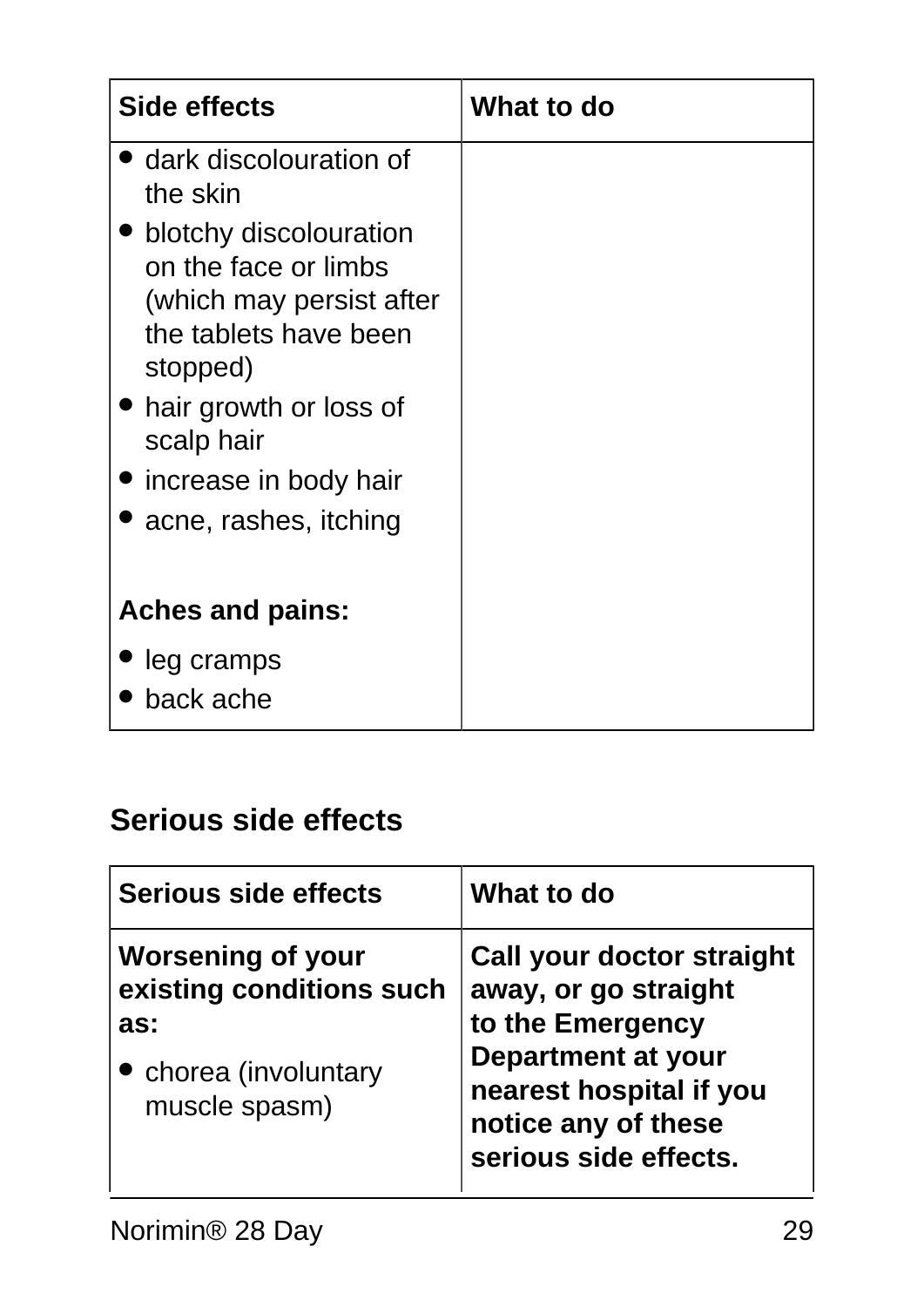| <b>Serious side effects</b>                                                                                                                                                                                                                                              | What to do                                                      |
|--------------------------------------------------------------------------------------------------------------------------------------------------------------------------------------------------------------------------------------------------------------------------|-----------------------------------------------------------------|
| porphyria (a group of<br>disorders than can<br>cause skin or nerve<br>problems)<br>systemic lupus<br>erythematosus (Lupus)<br>varicose veins<br>gallbladder disease<br>kidney disease<br>hereditary angioedema<br>(swelling of the face lips,<br>mouth tongue or throat) | You may need urgent<br>medical attention or<br>hospitalisation. |
| epileptic seizures                                                                                                                                                                                                                                                       |                                                                 |
| asthma attack.                                                                                                                                                                                                                                                           |                                                                 |
| <b>Pain or discomfort:</b>                                                                                                                                                                                                                                               |                                                                 |
| fever                                                                                                                                                                                                                                                                    |                                                                 |
| unexplained or<br>persistent pains in the<br>head, chest, arm or<br>below the breastbone<br>severe pain, swelling or<br>discolouration in either<br>of your legs                                                                                                         |                                                                 |
| discomfort radiating to<br>the back, jaw, throat or<br>stomach<br>abdominal pain                                                                                                                                                                                         |                                                                 |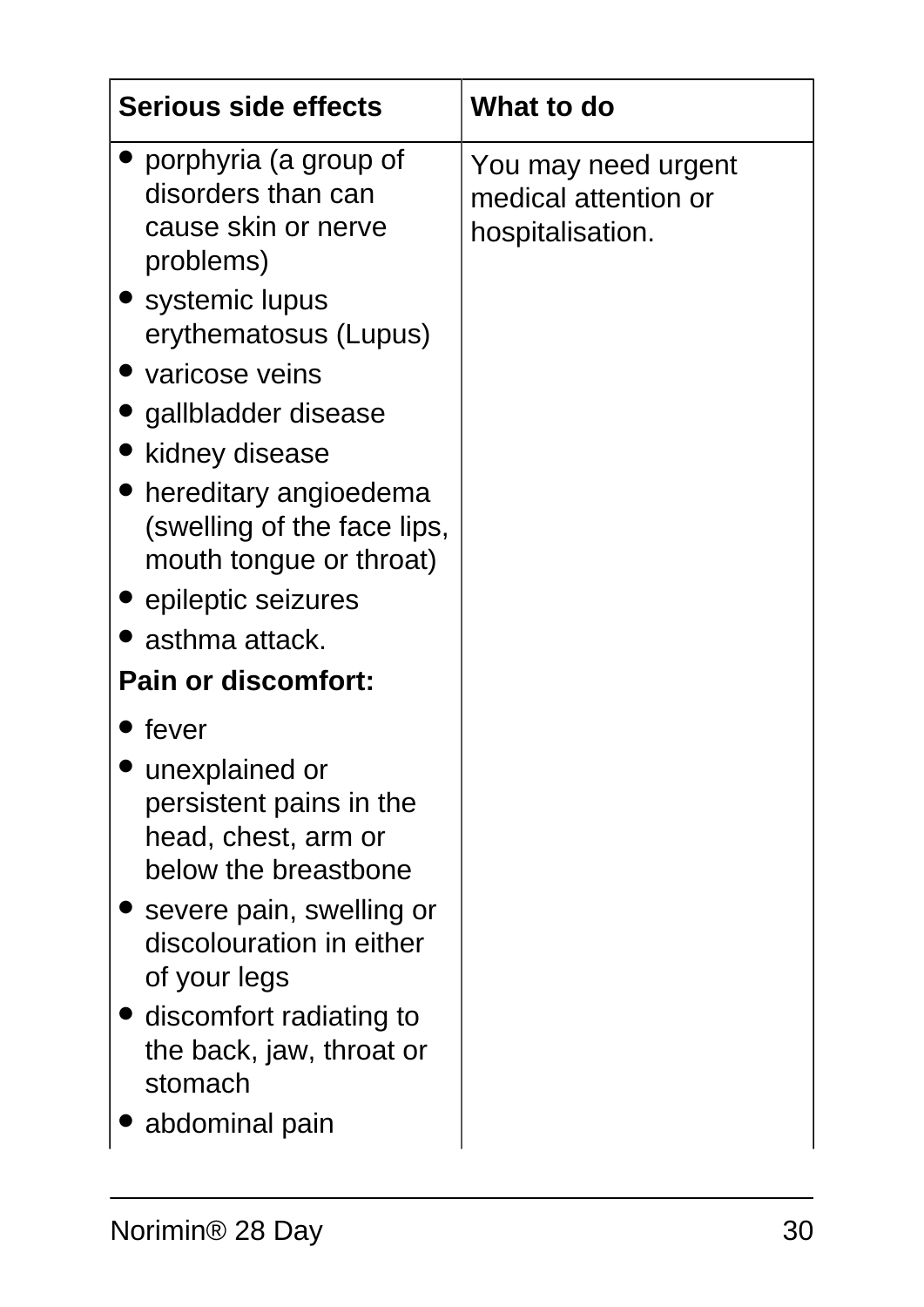| <b>Serious side effects</b>                                                                                                                                                     | <b>What to do</b> |
|---------------------------------------------------------------------------------------------------------------------------------------------------------------------------------|-------------------|
| $\blacktriangleright$ weakness or numbness<br>in any part of your body                                                                                                          |                   |
| <b>Digestive system</b><br>problems:                                                                                                                                            |                   |
| bloody diarrhoea<br>• feeling of indigestion or<br>choking<br>$\bullet$ rectal bleeding<br>loss of appetite or<br>weight loss<br><b>Problems with your eyes</b><br>or eyesight: |                   |
| blurred or double vision                                                                                                                                                        |                   |
| • partial or complete loss<br>of sight<br>eye protrusion, swelling<br>of the eye or eye lesions                                                                                 |                   |
| <b>Migraines:</b>                                                                                                                                                               |                   |
| migraine headaches for<br>the first time<br>more frequent or severe<br>migraines if you already<br>suffer from them                                                             |                   |
| <b>General feelings of</b><br>unwellness, including:                                                                                                                            |                   |
| $\bullet$ feeling tired<br>Shortness of breath                                                                                                                                  |                   |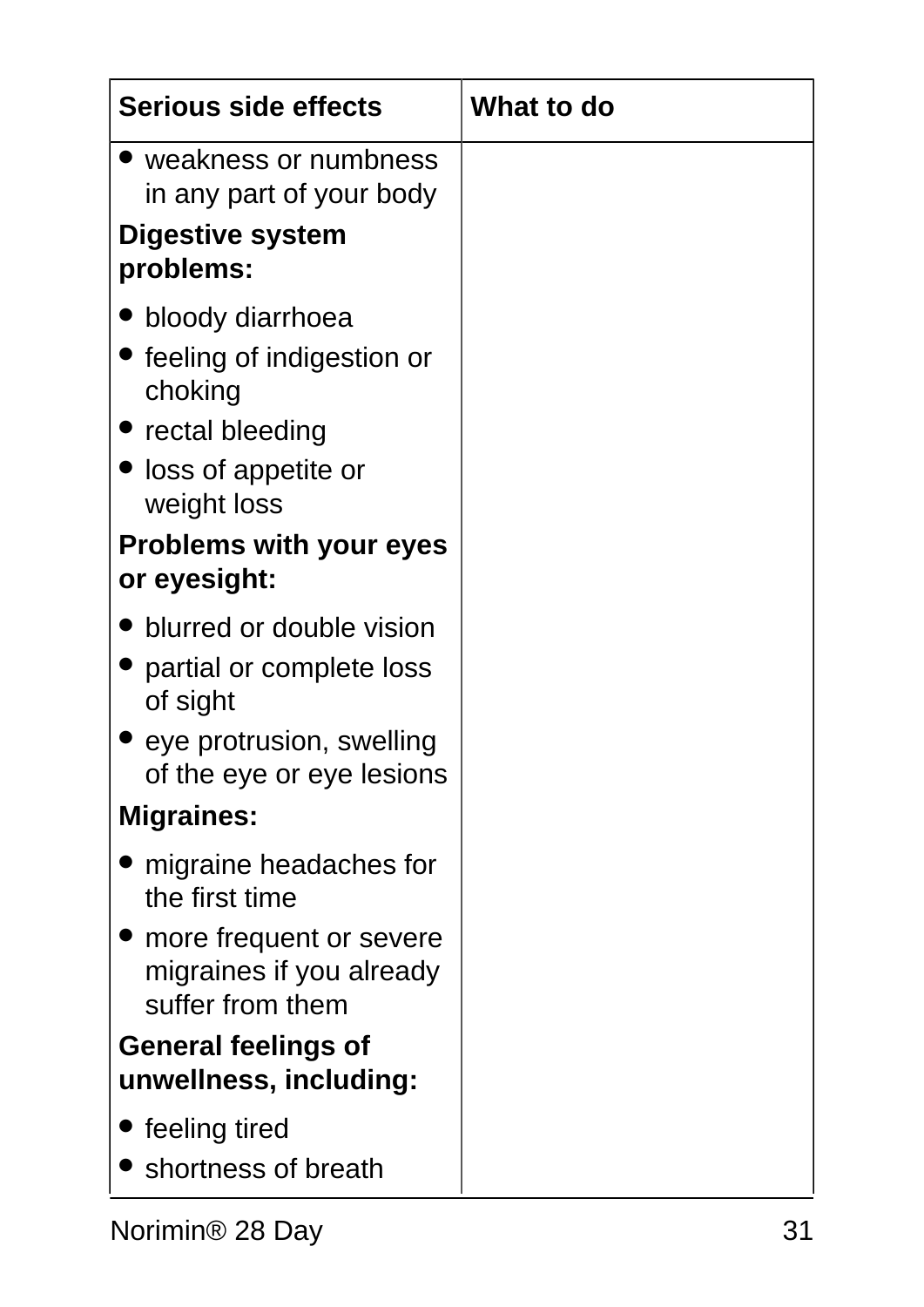| <b>Serious side effects</b>                                                                                                                                          | <b>What to do</b> |
|----------------------------------------------------------------------------------------------------------------------------------------------------------------------|-------------------|
| rapid or irregular<br>heartbeat                                                                                                                                      |                   |
| dizziness or fainting,<br>sometimes with loss of<br>balance                                                                                                          |                   |
| Sweating, nausea or<br>vomiting                                                                                                                                      |                   |
| an unusual cough                                                                                                                                                     |                   |
| <b>Changes to your body:</b>                                                                                                                                         |                   |
| confusion, trouble<br>speaking or<br>understanding<br>breast lumps<br>$\bullet$ jaundice or a yellowing<br>of the skin or eyes,<br>often with fever, fatigue,        |                   |
| loss of appetite, dark<br>coloured urine, nausea<br>and vomiting. Taking<br>oral contraceptives may<br>be associated with liver<br>disease including liver<br>cancer |                   |
| rise in blood pressure.<br>You may experience<br>headache, blurred<br>vision or palpitations.<br>Sometimes your blood<br>pressure may rise                           |                   |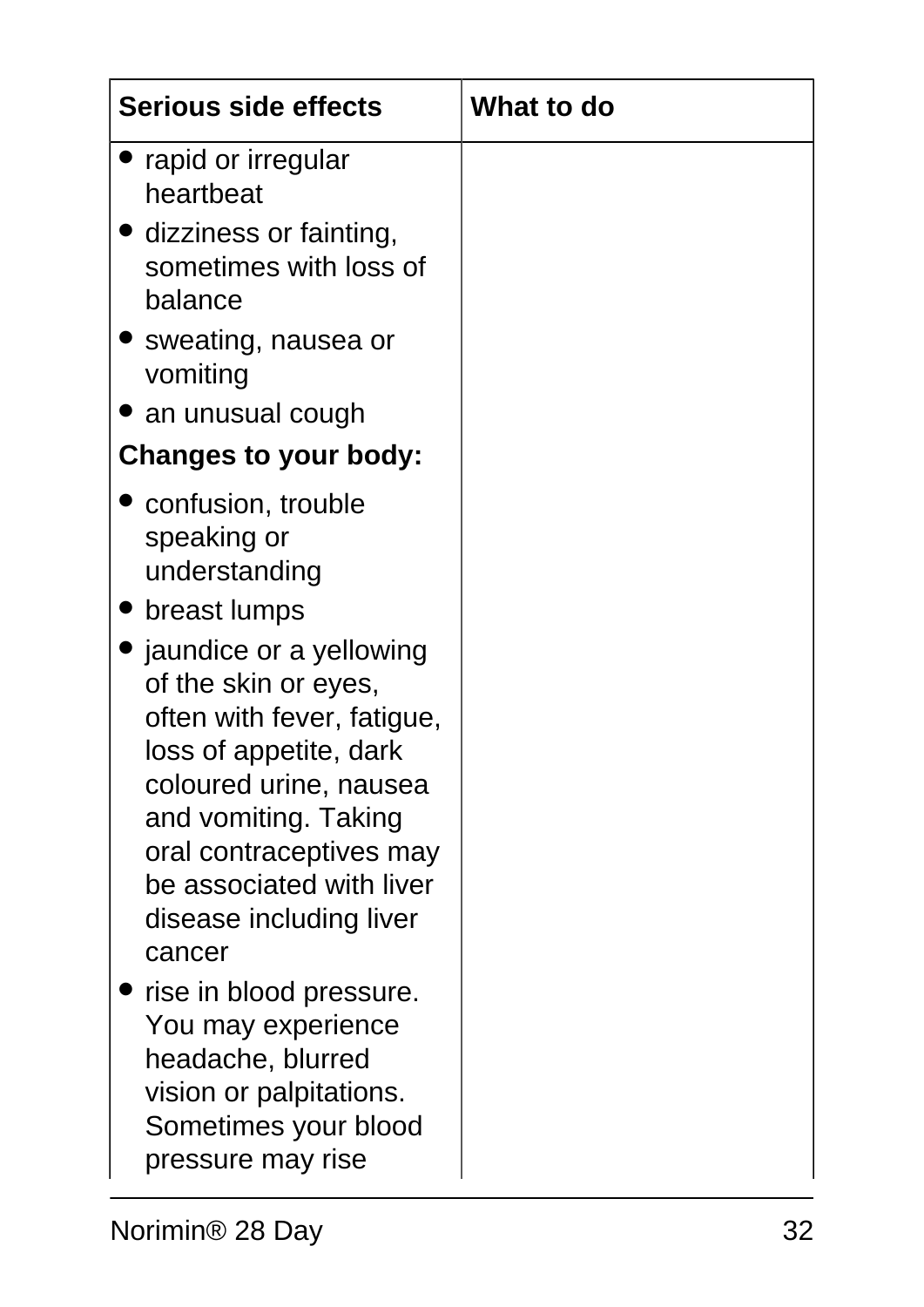| <b>Serious side effects</b>                                                                                                                                              | What to do |
|--------------------------------------------------------------------------------------------------------------------------------------------------------------------------|------------|
| without you experiencing<br>any of these symptoms.<br>It is important to keep<br>your routine doctor's<br>appointments so that<br>your blood pressure can<br>be checked. |            |
| swelling of the face, lips,<br>tongue or other parts<br>of the body, shortness<br>of breath, wheezing or<br>trouble breathing.                                           |            |

#### **Tell your doctor or pharmacist if you notice anything else that may be making you feel unwell.**

Other side effects not listed here may occur in some people.

### **Reporting side effects**

After you have received medical advice for any side effects you experience, you can report side effects to the Therapeutic Goods Administration online at [www.tga.gov.au/reporting-problems.](http://www.tga.gov.au/reporting-problems) By reporting side effects, you can help provide more information on the safety of this medicine.

#### <span id="page-32-0"></span>**Always make sure you speak to your doctor or pharmacist before you decide to stop taking any of your medicines.**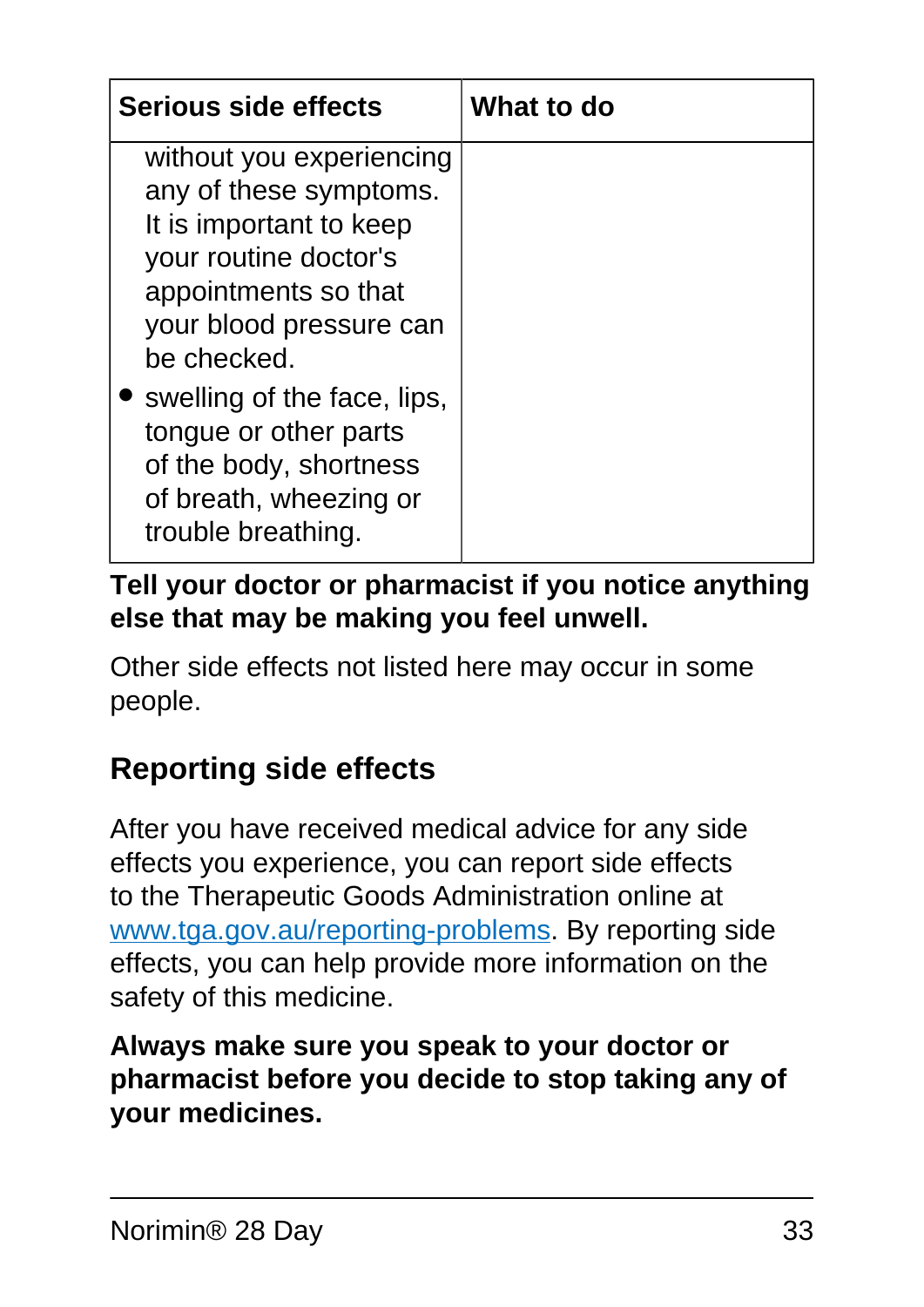## **7. Product details**

This medicine is only available with a doctor's prescription.

#### **What Norimin 28 Day contains**

| <b>Active ingredient</b><br>(main ingredient)      | Each blue active tablet<br>contains:<br>norethisterone 500<br>micrograms (mcg)<br>ethinylestradiol 35<br>micrograms (mcg)<br>The orange tablets do not<br>contain active ingredients.                                                          |
|----------------------------------------------------|------------------------------------------------------------------------------------------------------------------------------------------------------------------------------------------------------------------------------------------------|
| <b>Other ingredients</b><br>(inactive ingredients) | The blue active tablets<br>also contain:<br>magnesium stearate<br>povidone<br>maize starch<br>lactose monohydrate<br>indigo carmine CI 73015<br>The orange inactive<br>tablets contain:<br>magnesium stearate<br>microcrystalline<br>cellulose |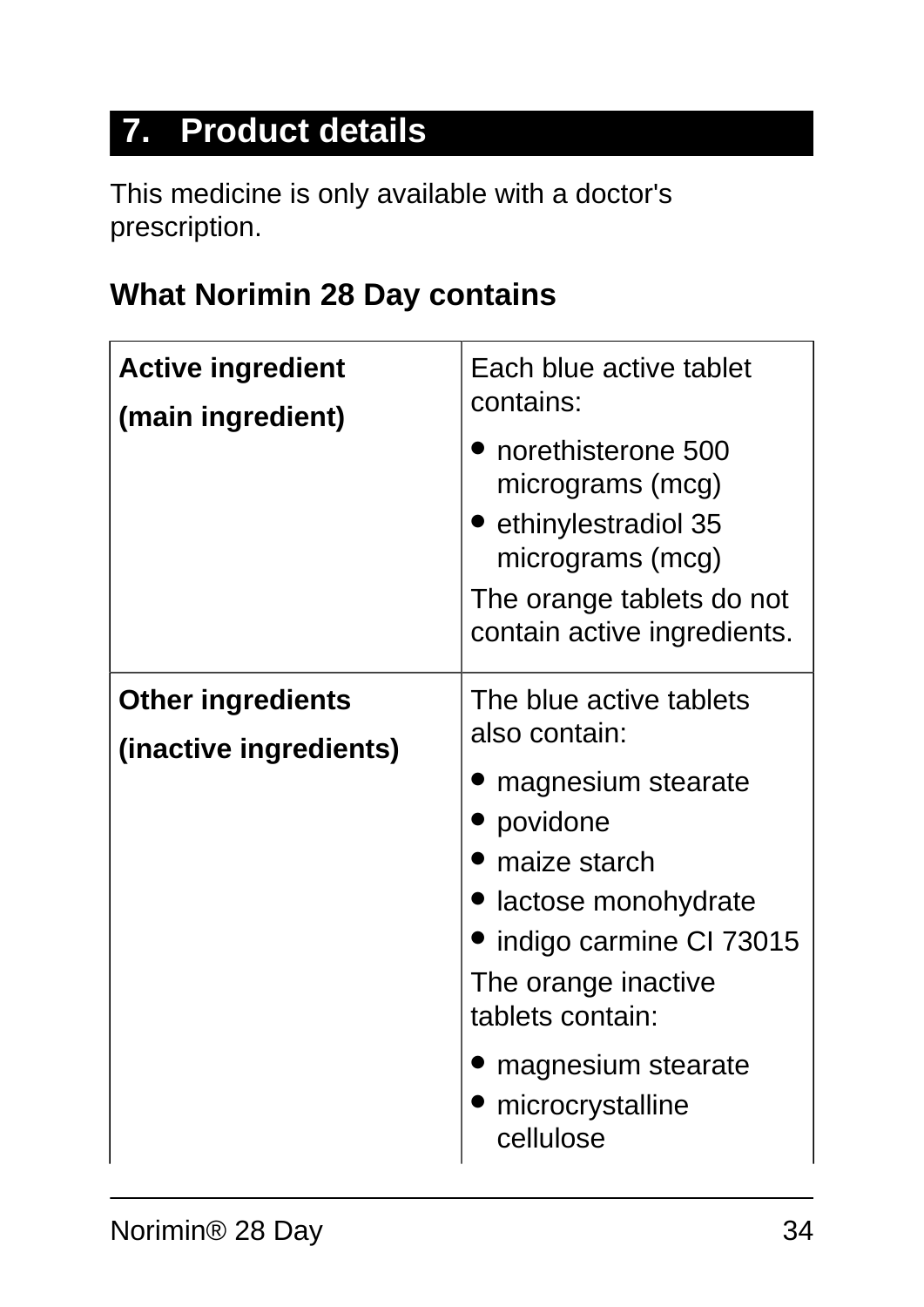| ∣ <sup>●</sup> lactose                                   |
|----------------------------------------------------------|
| ● lactose monohydrate<br>$\bullet$ sunset yellow FCF (CI |
| No. 15985)                                               |

**Do not take this medicine if you are allergic to any of these ingredients.**

**Norimin 28 Day contains lactose.**

**Norimin 28 Day does not contain sucrose, gluten or tartrazine.**

#### **What Norimin 28 Day looks like**

Norimin 28 Day is available in calendar packs consisting of four strips of tablets (4 months' supply) each with 21 blue active tablets marked "SEARLE" on one side and "BX" on the other, and 7 orange inactive tablets. (AUST R 62133).

### **Who distributes Norimin 28 Day**

Pfizer Australia Pty Ltd

Sydney, NSW

Toll Free Number: 1800 675 229

www.pfizermedicalinformation.com.au